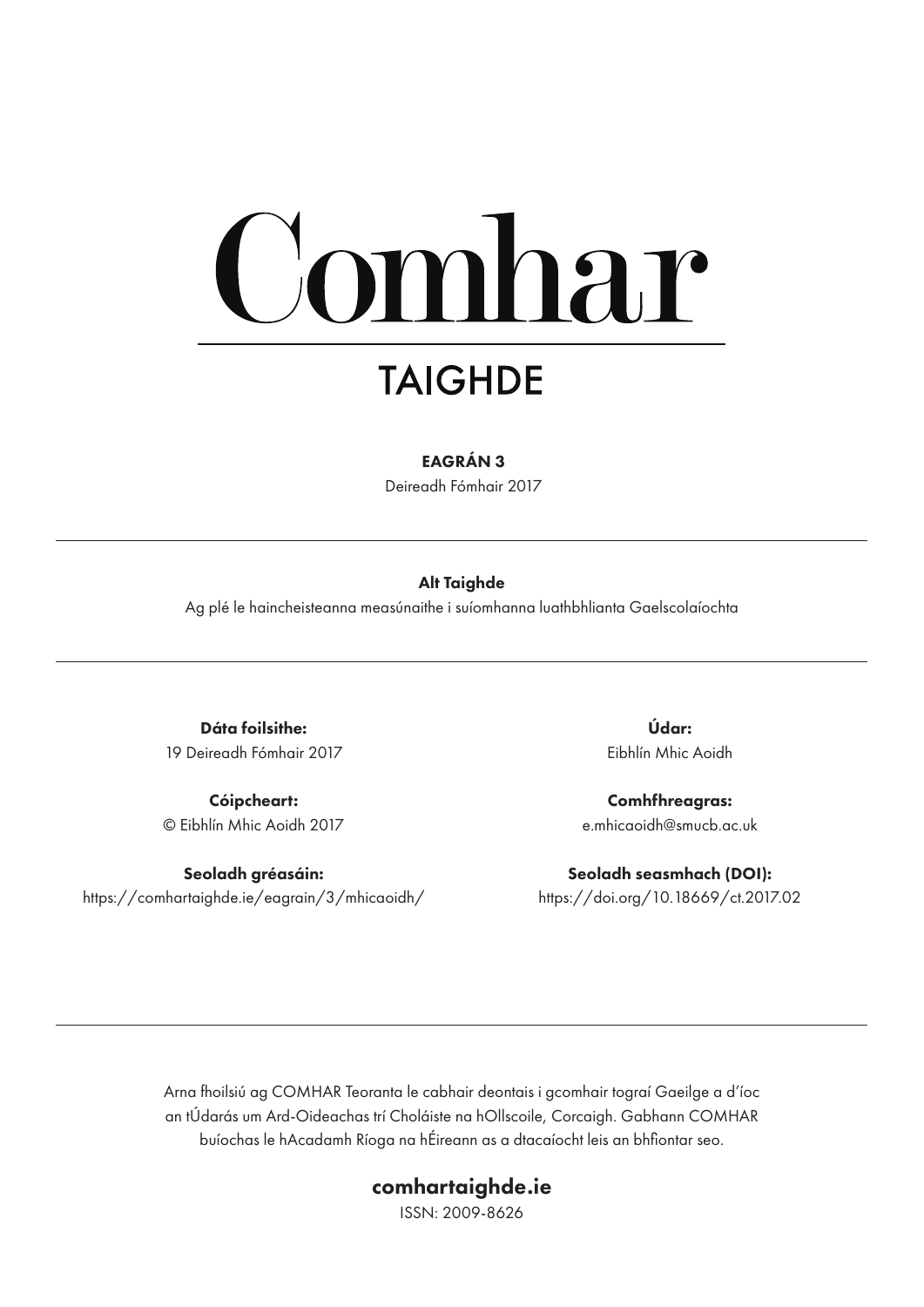# Ag plé le haincheisteanna measúnaithe i suíomhanna luathbhlianta Gaelscolaíochta

## Eibhlín Mhic Aoidh

#### Achoimre

Déanfar scagadh san alt seo ar thaighde a rinneadh mar chuid de chéim Dochtúireachta san Oideachas (EdD). Measúnú sna luathbhlianta (aois 4–6) i scoileanna lán-Ghaeilge i dTuaisceart Éireann is ea ábhar an ailt. Déanfar anailís ar chleachtais mheasúnaithe i sampla de scoileanna agus d'aonaid lán-Ghaeilge de réir mar a chuireann múinteoirí agus príomhoidí síos ar na cleachtais sin. Tá an anailís neadaithe i bhfráma teoiriciúil soch-chultúrtha Lave (1988) ar fhearainn ('arenas') agus ar shuíomhanna ('settings'). Míníonn na sonraí taighde an dóigh a ndéanann cleachtóirí codarsnachtaí sna polasaithe measúnaithe a láimhseáil i suíomhanna ar leith. Léiríonn na sonraí go bhfuil an measúnú i luathbhlianta na Gaelscolaíochta idirghníomhach, go bhfuil breathnóireacht an mhúinteora luachmhar agus gur tearc an líon uirlisí measúnaithe atá ar fáil do dhaltaí Bonnchéime trí Ghaeilge i gcomparáid le líon na n-uirlisí atá ar fáil trí Bhéarla. Cuireann an staidéar ar ár n-airdeall sinn faoin chaoi nár chóir daltaí a fhaigheann oideachas trí Ghaeilge a mheas le huirlisí atá deartha agus caighdeánaithe do pháistí aonteangacha Béarla.

#### **Intreoir**

Léiríonn prionsabail, polasaithe agus cleachtais mheasúnaithe an dearcadh atá againn ar fhoghlaim agus ar fhoghlaimeoirí agus cad é atá luachmhar dúinn san fhoghlaim (Moss 2008). Is minic is ábhar cigilteach é measúnú a léiríonn codarsnachtaí sa dearcadh atá againn ar cad is foghlaim ann. Is minic fosta a dhéantar cur síos ar na codarsnachtaí seo trí dhá pharaidím: scrúduithe *vs* curaclam; measúnú suimitheach *vs*  measúnú múnlaitheach; measúnú ar an fhoghlaim *vs* measúnú chun foghlama (Stobart 2008). Glactar le cur chuige soch-chultúrtha i leith an mheasúnaithe sa Ghaelscolaíocht san alt seo mar mhodh le castacht

Eibhlín Mhic Aoidh

na saincheisteanna a thagann chun cinn i bpróiseas na foghlama a aithint. Tá an cur chuige soch-chultúrtha anseo faoi thionchar shaothar Vygotsky (1978) agus tá an bhéim anailíseach ar an idirghníomhú shóisialta seachas ar an duine aonair. Déantar iniúchadh mar sin ar na codarsnachtaí, ní mar dheacrachtaí do-réitithe, ach mar dheis le díospóireacht agus plé dearfach a spreagadh ar chúrsaí measúnaithe (Murphy 1999). Tugann Wertsch (1998: 24) 'living in the middle' (a bheith 'beo i lár báire') ar an dóigh a dtéann daoine i ngleic le castachtaí agus codarsnachtaí ina suíomh soch-chultúrtha féin. Bíonn siad ag plé le riachtanais, le tosaíochtaí agus le teannais éagsúla agus iad ag gníomhú dá réir. Déanfaidh an t-alt seo cur síos agus

2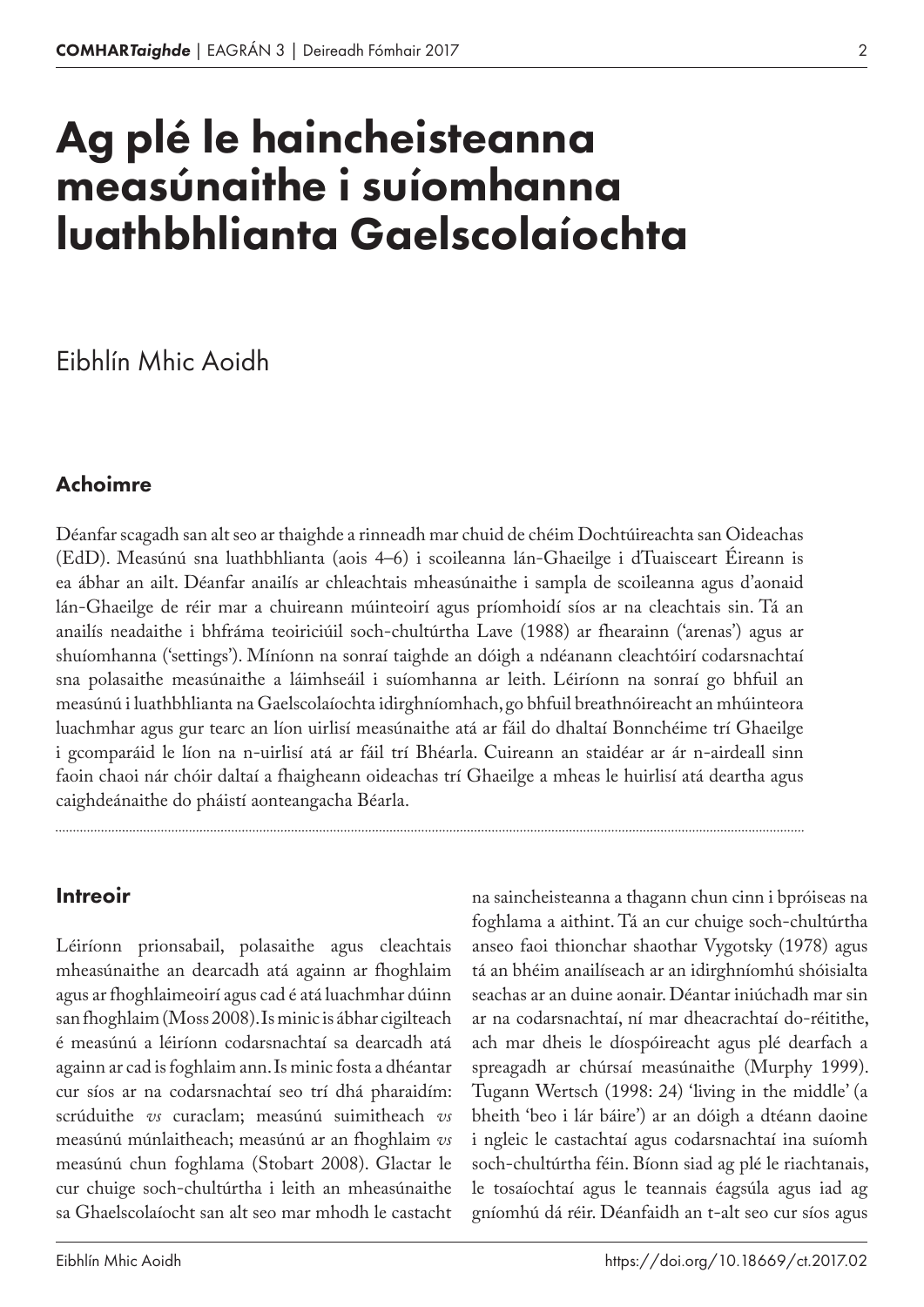anailís ar na dóigheanna a mbíonn múinteoirí agus príomhoidí 'beo i lár báire' agus iad ag dul i ngleic le castachtaí an mheasúnaithe i luathbhlianta na Gaelscolaíochta i dTuaisceart Éireann (TÉ).

Déanfaidh an t-alt cur síos ar ghnéithe den taighde a rinne an t-údar ar chleachtais mheasúnaithe sa Bhonnchéim (aois 4–6) i nGaelscoileanna i dTÉ (Mhic Aoidh 2013). Léirítear agus déantar anailís ar na torthaí a tháinig chun cinn ó iniúchadh ar an chleachtas i sampla de scoileanna agus d'aonaid lán-Ghaeilge agus ó ghrinnstaidéar bunaithe ar insintí múinteoirí agus príomhoidí a rinneadh mar chásstaidéir faoi leith i gceithre scoil. Cé nach ndéantar aon iarracht cleachtais mheasúnaithe i dTÉ a chur i gcomparáid leis na cleachtais i bPoblacht na hÉireann (féach An Chomhairle Náisiúnta Curaclaim agus Measúnachta (CNCM) 2010), is cinnte go mbeidh spéis ag cleachtóirí agus ag taighdeoirí Gaelscolaíochta sa dá dhlínse den tír sna torthaí.

#### An comhthéacs taighde: an luaththumoideachas

Is fada fás na Gaelscolaíochta ó thuaidh ó 1971 ar aghaidh aitheanta ag lucht taighde (Garland *et al*. 2010; Maguire 1991; Ó Baoill 2007). Glactar le síniú Chomhaontú Aoine an Chéasta 1998 mar thús phróiseas athraithe san earnáil, athrú 'from being a marginal (and perhaps marginalised) element in the education system to being a stable and full partner in that system' (Peover 2002: 125). Ó shin i leith, d'fhéadfaí a rá go raibh sí 'ag teacht isteach ón imeall' (Mac Corraidh 2006: 181) agus, ar shíniú Chairt Eorpach na Mionteangacha (Council of Europe (CoE) 1992) sa bhliain 2000, aontaíodh go ndéanfadh an rialtas an Ghaeilge agus an Ghaelscolaíocht a chur chun cinn go gníomhach i dTÉ (Lundy 2006). Chuir cleachtóirí na hearnála fáilte roimh leibhéal áirithe de thacaíocht stáit ó 1998 i leith, cé gur mhinic a chuir siad síos ar rannpháirtíocht na Gaelscolaíochta i bhforbairtí oideachais mar athsmaoineamh nó mar fhorbairt choimhdeach ó thaobh na n-údarás de (Conway 2017). Is ionann an taithí sin agus an taithí a bhíonn ag pobail mhionteangacha eile (Paquette agus Fallon 2008) nuair nach gcuirtear earnáil na mionteanga san áireamh i bhforbairt polasaithe agus nuair nach mbíonn an polasaí stáit ag fóirstean dá

riachtanais. San alt seo déanfar scagadh ar cé chomh fóirsteanach is atá na polasaithe measúnaithe do luathbhlianta na Gaelscolaíochta i dTÉ.

Ar na tréithe a bhaineann le hoideachas sna luathbhlianta go ginearálta agus atá chomh hábhartha céanna i luathbhlianta an tumoideachais, tá:

- cur chuige súgradh-bhunaithe a chuireann béim ar fhorbairt iomlánaíoch an pháiste trí chothú neamhspleáchais agus tríd an fhorbairt shóisialta agus an fhorbairt teanga (Evangelou *et al*. 2009);
- foireann oilte a leagann béim ar ardchaighdeán pleanála leis na deiseanna foghlama is fearr a chur ar fáil do dhaltaí (Sylva *et al*. 2010);
- páirtíocht le tuismitheoirí (Nig Uidhir *et al*. 2016);
- measúnú a bhfuil ionchur ag daltaí agus ag tuismitheoirí araon ina phróiseas (Glazzard *et al*. 2010).

Dar le Drummond (2008), bíonn an luathfhoghlaim iltoiseach, dinimiciúil agus gan a bheith intuartha, agus bíonn córais chuí mheasúnaithe de dhíth chun fianaise ar an tsamhlaíocht agus ar an chruthaitheacht a bhaineann léi a cheapadh agus a chaomhnú.

Léiríonn go leor taighde go mbíonn tréithe suntasacha a bhaineann leis an luath-thumoideachas le cur san áireamh nuair a bhíonn foghlaim agus measúnú sa dara teanga á bplé (Andrews 2006; Clay agus Nig Uidhir 2006; Hickey 2003; Hickey *et al*. 2014; Mhic Aoidh agus Loughran 2005; Mhic Mhathúna 2009). Is den riachtanas é go gcothaítear timpeallacht chompordach foghlama a spreagann úsáid na teanga. Bíonn béim ar thuiscint chomhthéacsúil trí shúgradh agus trí ghníomhaíochtaí praiticiúla. Baintear feidhm as áiseanna agus as leideanna paraitheangeolaíocha le tuiscint a chinntiú agus leis an chaint a spreagadh. Cuireann an múinteoir eiseamláirí teanga ar fáil trí ghnásanna ranga agus spreagtar daltaí le páirt a ghlacadh i ngníomhaíochtaí comhpháirteacha agus i ngníomhaíochtaí faoi threoir. Déantar scileanna teanga a fhorbairt go córasach trí théamaí atá bunaithe ar réimse spéise na ndaltaí agus a spreagann tuiscint agus labhairt na Gaeilge. Tá cothromaíocht thomhaiste de dhíth idir gníomhaíochtaí a thionscnaíonn na daltaí iad féin agus gníomhaíochtaí a thionscnaíonn daoine fásta le húsáid na Gaeilge a spreagadh.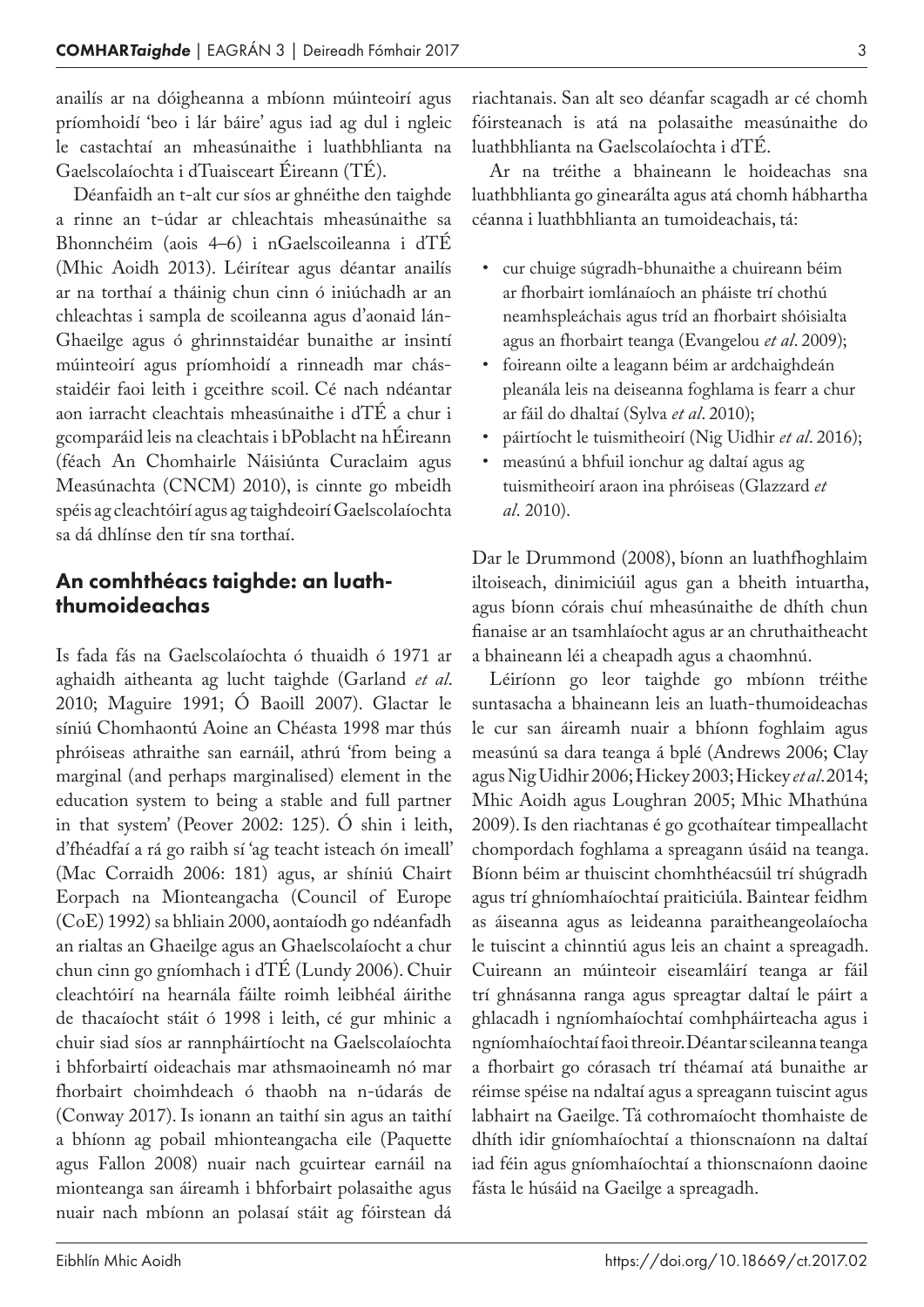Is é an lántumadh luath (Baker 2011) an múnla tumoideachais atá i bhfeidhm i nGaelscoileanna TÉ. Déantar gach gné den churaclam a theagasc trí Ghaeilge sa Bhonnchéim (aois 4–6). Cuirtear tús go hiondúil le teagasc foirmiúil an Bhéarla i rang a trí nó rang a ceathair (aois 6–8). Tá cur chuige sainiúil molta ag an Chomhairle um Churaclam, Scrúduithe agus Measúnaithe (CCEA) a chuireann béim ar fhorbairt na tuisceana mar chuid den inniúlacht teanga (CCEA 2009a). Cuirtear béim ar fhorbairt na scileanna ginchumais (éisteacht agus tuiscint) sula dtosaíonn daltaí ag labhairt sa sprioctheanga. Luíonn sé le réasún go mbeadh measúnú i luathbhlianta an tumoideachais ag teacht leis an chur chuige seo a aithníonn dinimic an dátheangachais san fhoghlaim. Cé go dtugtar aitheantas do shainchúinsí an tumoideachais i gcuraclam TÉ do Ghaelscoileanna (CCEA 2009a), ní luaitear dinimic an dátheangachais i nGaelscoileanna sna treoirlínte measúnaithe (CCEA 2009b; CCEA 2012). Bíonn múinteoirí Gaelscolaíochta, dá bhrí sin, ag dul i ngleic le riachtanais reachtúla agus le treoir mheasúnaithe nach gcuireann dinimic dhátheangach na foghlama sa Ghaelscoil san áireamh. Is tráthúil, mar sin de, fiosrú cad é an dóigh a ndéantar measúnú i suíomhanna scoile. Déanfaidh an t-alt seo anailís ar thaighde a rinneadh ar chleachtais mheasúnaithe i 13 Ghaelscoil i dTÉ. Baintear feidhm as creat sochchultúrtha anailíse de chuid Jean Lave (1988) le gnéithe suntasacha den mheasúnú i luathbhlianta na Gaelscolaíochta a aithint agus a thaiscéaladh. Déanfar na ceisteanna taighde seo a leanas a fhiosrú:

- Cad é an dóigh a ndéanann cleachtóirí múinteoirí agus príomhoidí Gaelscoile sa chás seo — codarsnachtaí sna polasaithe measúnaithe a láimhseáil?
- Cad é an dóigh a ndéanann cur chuige sochchultúrtha tuiscintí a threisiú ar chleachtais mheasúnaithe i nGaelscoileanna?

#### Measúnú múnlaitheach agus measúnú suimitheach

Molann treoirlínte measúnaithe i gCuraclam TÉ measúnú múnlaitheach (MM) nó, mar a thugtar freisin air, measúnú chun foghlama (Black agus Wiliam 1998). Tá cúig straitéis luaite leis an gcineál seo measúnaithe: roinnt cuspóirí; roinnt critéar ratha; ceistiú éifeachtach; aiseolas saibhrithe; agus féinmheasúnú agus piarmheasúnú (Clarke 1998). Tugadh treoir chuimsitheach do scoileanna TÉ ar an tuiscint go n-úsáidfí na straitéisí ag gach tréimhse oideachais ó aois 4–16 (CCEA 2009b). Glacadh leis, gan bunús taighde, go bhfuil an treoir seo don MM ag fóirstean don Ghaelscolaíocht. Ceistíonn Elwood (2008) éifeacht an MM gan tuiscint chaolchúiseach a bheith ann ar oiriúnacht na straitéisí measúnaithe sin do chatagóirí éagsúla foghlaimeoirí. Is catagóir acu sin páistí dátheangacha i luathbhlianta na Gaelscolaíochta.

Ó céadfhoilsíodh meitea-anailís Black agus Wiliam (1998), is minic a luann an taighde oideachais go gcuirfidh an MM feabhas ar fhoghlaim daltaí. Cuireann athbhreithnithe ar an taighde idirnáisiúnta (Centre for Educational Research and Innovation (CERI) 2005; Looney 2011), chomh maith le taighde a rinneadh i suíomhanna réigiúnda (Kirton *et al*. 2007; Leitch *et al*. 2007), leis an chorpas eolais atá ar fáil dúinn. Is mór an tionchar a bhí ag sainmhíniú Sadler ar an MM:

Formative assessment [MM] is concerned with how judgments about the quality of student responses (performances, pieces, or works) can be used to shape and improve the student's competence by short-circuiting the randomness and inefficiency of trial-and-error learning (1989: 120).

Is minic a luaitear MM i gcodarsnacht leis an mheasúnú suimitheach (MS). I dtéarmaí ginearálta mínítear an difear mar chuspóir: is chun críche an tuairiscithe an MS agus tarlaíonn sé ag deireadh tréimhse foghlama; is chun críche na foghlama féin an MM agus tarlaíonn sé le linn tréimhse foghlama. Tá Tábla 1 thíos bunaithe ar an anailís chodarsnach ar an dá chineál measúnaithe atá déanta ag taighdeoirí éagsúla (Harlen agus James 1997; Mansell *et al*. 2009; Nutbrown 2006):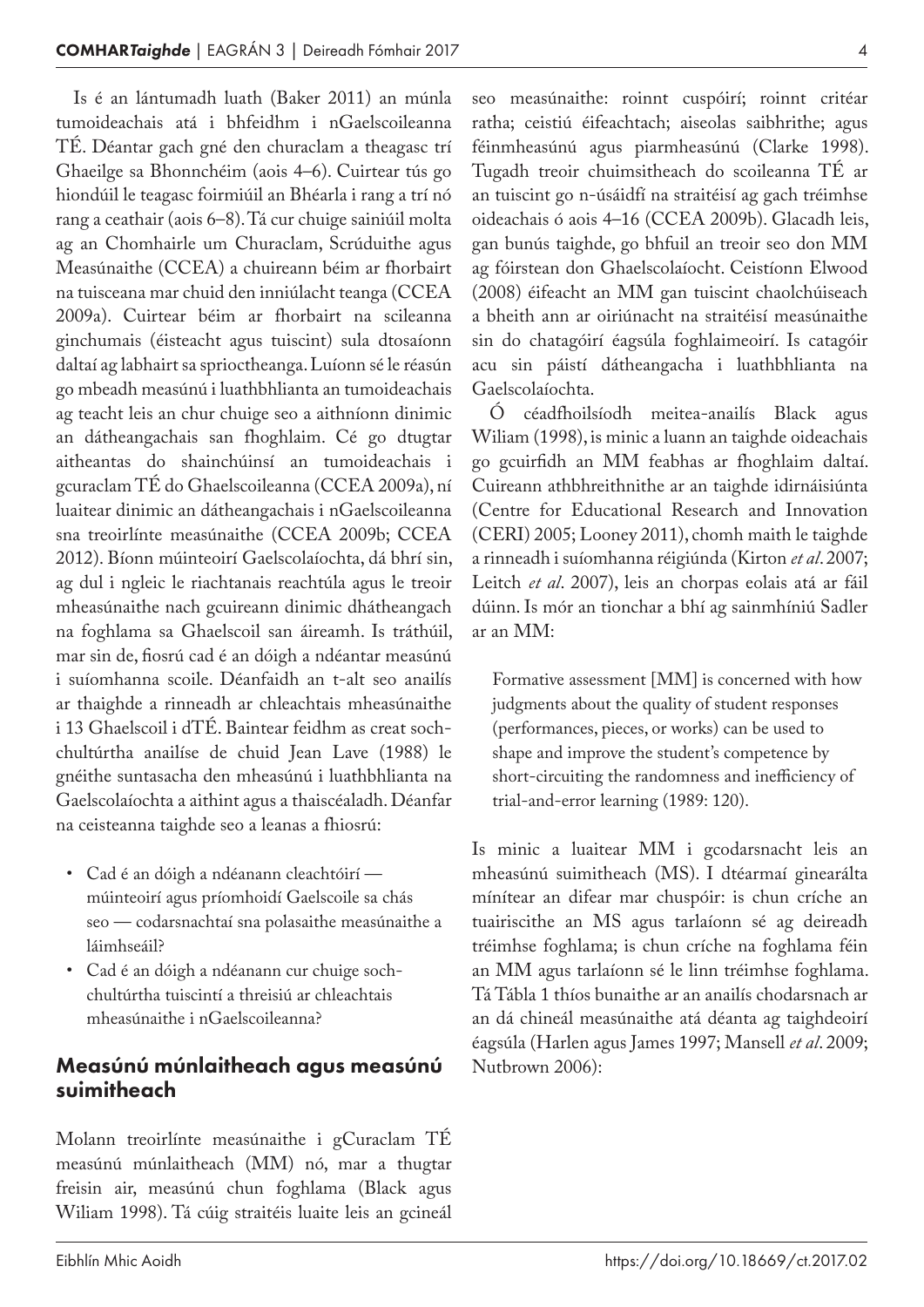| Measúnú suimitheach                                                         | Measúnú múnlaitheach                                                            |
|-----------------------------------------------------------------------------|---------------------------------------------------------------------------------|
| Déanann achoimre ar fhoghlaim                                               | Cuidíonn le foghlaim                                                            |
| Iontaofacht mar thosaíocht                                                  | Bailíocht mar thosaíocht                                                        |
| Tagann ag deireadh tréimhse foghlama                                        | Tarlaíonn le linn an phróisis foghlama                                          |
| Déanann eolas agus tuiscint a mheas ag pointe áirithe                       | Déanann eolas agus tuiscint a fhorbairt i rith tréimhse<br>ama                  |
| Bunaithe ar cheisteanna a leagtar amach roimh ré                            | Bunaithe ar phlé agus idirghníomhú                                              |
| Glacann le fianaise neamhréireach mar earráid                               | Glacann le fianaise neamhréireach mar fhoinse eolais                            |
| Déanann ginearálú ar ghnóthachtáil, á tomhas go<br>cainníochtúil            | Déanann anailís chaolchúiseach ar ghnóthachtáil go<br>cáilíochtúil              |
| Bítear ag brath ar thorthaí uimhriúla chun tátal a bhaint<br>as an mheasúnú | Ní bhítear ag brath ar thorthaí uimhriúla chun tátal a<br>bhaint as an mheasúnú |
| Ní bhíonn ag brath ar chaidreamh leis an fhoghlaimeoir                      | Bíonn ag brath ar chaidreamh leis an fhoghlaimeoir                              |

|  |  |  |  |  | Tábla 1. Measúnú múnlaitheach agus measúnú suimitheach: anailís chodarsnach |
|--|--|--|--|--|-----------------------------------------------------------------------------|
|--|--|--|--|--|-----------------------------------------------------------------------------|

Ní bhíonn toradh fónta leis an rangú déscartha seo, áfach. Léiríonn an taighde nach mbíonn MM agus MS i gcónaí ag teacht salach ar a chéile. Thug Black agus Wiliam 'a formative-summative interface' faoi deara (2004: 41), idirphlé múnlaitheach-suimitheach i smaointeoireacht múinteoirí, is é sin le rá an tuairim nach féidir an dá chineál measúnaithe a scaradh go glan óna chéile. Tá sé aitheanta le fada go gcuireann MS i bhfoirm scrúduithe a bhfuil cuid mhór ag brath orthu dúshláin roimh dhaltaí agus roimh mhúinteoirí araon (Stobart 2008; Cummins *et al*. 2007) agus gur bac ar an chleachtas mhúnlaitheach iad na dúshláin a bhaineann le scrúduithe (CERI 2005). Molann Broadfoot (2007) cur chuige a dhéanann na teannais idir MS agus MM a aithint agus a phlé. Dar léi, is féidir le gach measúnú a bheith suimitheach agus múnlaitheach araon.

Tugtar tús áite do MM agus don bhreathnóireacht sa taighde ar chúrsaí measúnaithe sna luathbhlianta. Déantar cur síos ar an bhreathnóireacht mar dhóigh le próiseas na foghlama a dhéanamh infheicthe (Dunphy 2010) nó le taifeadadh a dhéanamh ar an fhoghlaim de réir mar a bhíonn sí ag tarlú (Carr *et al*. 2010). Tá an bhéim seo le haithint i gcreat an churaclaim i Sasana (Department for Education 2012), sa Bhreatain Bheag (Llywodraeth Cymru 2011), in Albain (The Scottish Government 2011) agus in Éirinn thuaidh agus theas (CCEA 2009a; CNCM 2010). Moltar i litríocht na luathbhlianta an measúnú a bhunú ar bhreathnóireacht chúramach ar dhaltaí agus iad ag gníomhú lena gcomhdhaltaí agus le daoine fásta mar chuid de phobal foghlama. Moltar fianaise a chlárú agus a thaifeadadh trí mheáin éagsúla i bpunann foghlama agus an fhianaise sin a roinnt leis na tuismitheoirí agus le múinteoirí nó cúntóirí eile a bheidh ag obair leis an dalta ina dhiaidh sin (féach m.sh. Carr *et al*. (2010); Drummond (2008); Dunphy (2010)). Míníonn Helm *et al*. (1998) na fáthanna nach mbíonn tástálacha suimitheacha fóirsteanach do dhaltaí óga: bíonn an bhéim ar fhoghlaim fíricí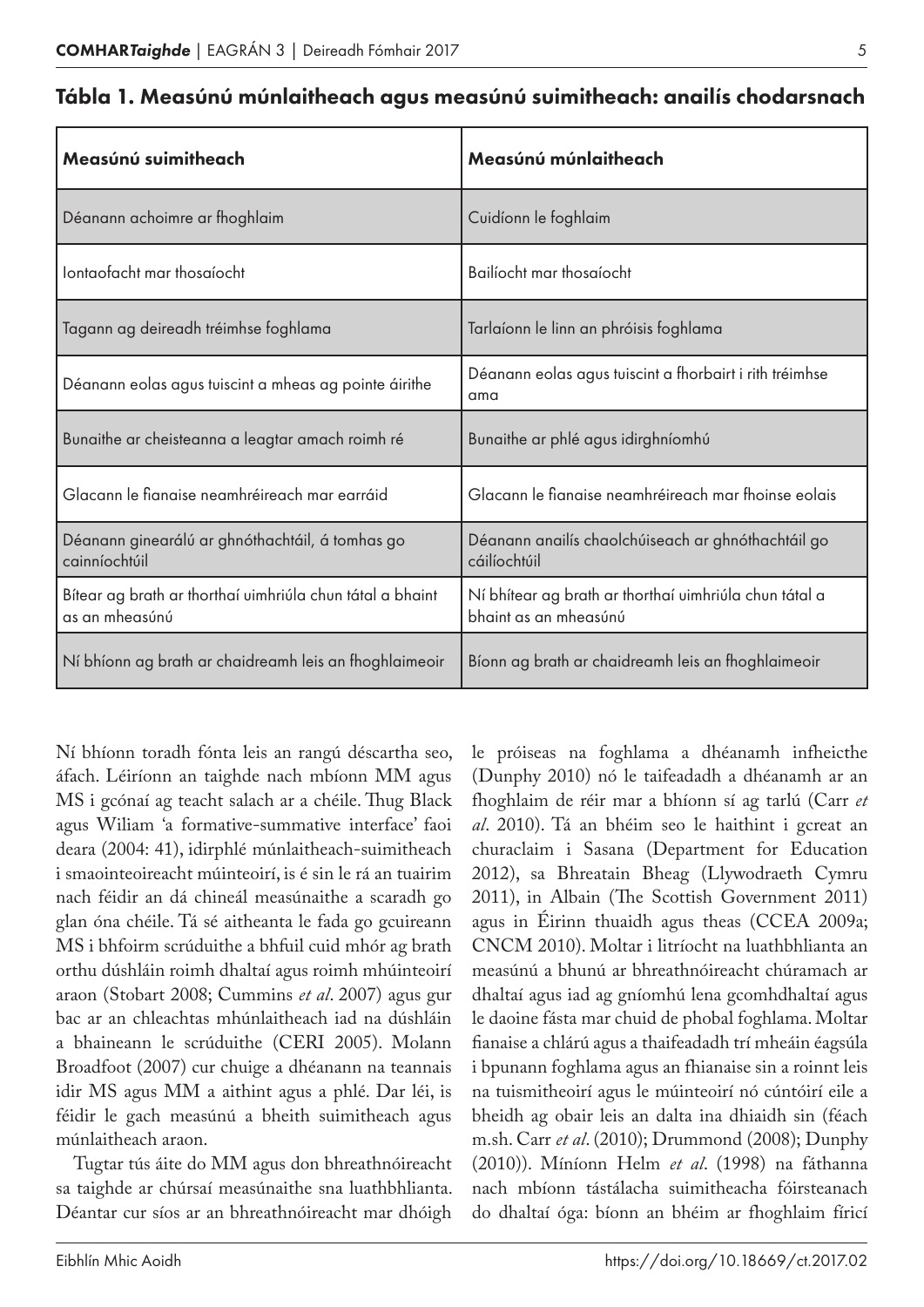teibí de ghlanmheabhair seachas ar threochtaí éagsúla foghlama na ndaltaí óga; bíonn an t-ábhar sna tástálacha teibí agus ag brath ar leibhéal áirithe de scileanna neamhspleácha litearthachta. Ar a bharr sin ní bhíonn torthaí tástálacha caighdeánaithe a dhéantar ar pháistí óga iontaofa mar, mar a mhaíonn National Research Council Stáit Aontaithe Mheiriceá, 'the nature of the young child … is not well-matched to the demands of a standardized test situation' (2008: 202). Treisíonn sé seo an argóint go mb'fhéidir go mbeadh iarmhairtí diúltacha ag baint leis an MS d'fhoghlaimeoirí óga.

Tá ardú caighdeáin sa litearthacht agus san uimhearthacht, a bhfuil dlúthbhaint aige le tástáil, scrúduithe agus anailís sonraí, mar thosaíocht ag An Roinn Oideachais (RO) ó thuaidh. Molann An Roinn 'creat cuntasachta níos soiléire agus súil níos géire á choinneáil ar dhul chun cinn sa litearthacht agus san uimhearthacht ag leibhéal ranga, leibhéal scoile agus leibhéal córais le feabhsú a bhaint amach agus a chaomhnú' (RO 2009: 18). Tugann an moladh seo le fios go bhfuil córas daingean measúnaithe ann do gach scoil, Gaelscoileanna san áireamh. Is beag uirlis mheasúnaithe, áfach, atá ar fáil i nGaeilge le gnóthachtáil agus dul chun cinn daltaí a thomhas go cainníochtúil — ní hionann agus na scrúduithe caighdeánaithe atá ar fáil go flúirseach i mBéarla. De cheal uirlisí cuí sa Ghaeilge, tá Gaelscoileanna faoi bhrú daltaí a thástáil i mBéarla, cé nach ndearnadh an teagasc féin sa teanga sin. Tá grúpaí sainspéise ann nach bhfeiceann aon deacracht leis an chleachtas seo. I staidéar ar sholáthar do shainriachtanais, cuirim i gcás, thug roinnt síceolaithe le fios gur leor uirlisí Béarla don mheasúnú dhiagnóiseach (Ní Chinnéide 2009). Tugann an litríocht ar an mheasúnú dátheangach le fios, áfach, go bhfuil fadhbanna ag baint leis an chleachtas seo (Neil *et al*. 2000) agus gur féidir leithcheal a dhéanamh ar dhaltaí dá bharr (Cummins 2000). Ní thugann measúnú i mBéarla ach próifíl theoranta ar ghnóthachtáil daltaí agus ní féidir brath go hiomlán ar thorthaí ná ar chinneadh ar bith a bhunófar ar na torthaí measúnaithe.

#### Measúnú i suíomhanna dátheangacha

Tá forbairt uirlisí measúnaithe d'fhoghlaimeoirí dátheangacha ina dúshlán nár réitíodh go fóill.

ar ghnóthachtáil agus le daltaí a aithint a mbíonn tacaíocht sa bhreis de dhíth orthu. Tá cáineadh déanta ar mheasúnú páistí dátheangacha le huirlisí atá deartha do pháistí aonteangacha (Mac Corraidh 2002; Neil *et al*. 2000). Luann Leung agus Scott (2009: 74) roinnt fáthanna leis sin: • Is féidir go gcuirfidh teanga na tástála bac ar dhaltaí a bhfuil ar eolas acu a léiriú;

> • Is féidir nach mbeidh go leor taithí ar fhriotal acadúil ag daltaí le dul i ngleic leis an tástáil;

Mar sin féin tá a leithéid de dhíth mar thaca leis an fhoghlaim agus leis an teagasc, le súil a choinneáil

- Is féidir go mbeidh an tástáil claonta ó thaobh cultúir de;
- Is féidir go mbeidh an suíomh coimhthíoch ag daltaí;
- Is féidir nach gcuirfidh an tástáil éagsúlacht idir chumas cognaíoch agus forbairt teanga daltaí san áireamh.

Pléann an cur chuige soch-chultúrtha ar mheasúnú cleachtas éagothrom den chineál seo i dtéarmaí 'deiseanna foghlama'. Seo mar a mhíníonn Gee an argóint: 'If two children are being assessed on something that they have not had equivalent opportunities to learn, the assessment is unjust' (2003: 28). I bhfianaise an tsainmhínithe seo tá sé éagórach measúnú ar mhaithe le cuspóir cuntasachta a dhéanamh ar pháistí Gaelscolaíochta i mBéarla agus comparáid a dhéanamh le páistí i scoileanna Béarla nuair nach ionann teanga na foghlama agus teanga an mheasúnaithe. Níl sé furasta, áfach, gnóthachtáil daltaí dátheangacha a cheapadh le modh amháin measúnaithe (Shohamy 2008). Leagann O'Toole agus Hickey (2017) béim ar an réimse ábaltachtaí atá le sonrú nuair a bhíonn dhá theanga á sealbhú ag páiste, rud a chuireann dúshlán roimh lucht deartha tástálacha próifíl 'thipiciúil' a aimsiú. Mar sin féin, dar leo gur den tábhacht é go mbíonn cur chuige ar fáil le hinniúlacht teanga agus le deacrachtaí le sealbhú teanga a aithint go luath, i gcomhthéacs mionteanga atá faoi bhagairt go háirithe. Moltar iliomad foinsí fianaise a úsáid thar thréimhse ama le taithí chothrom ar mheasúnuithe a sholáthar (Gottlieb 2006) agus cuireann Ballantyne *et al*. (2008) béim ar thábhacht na héagsúlachta sa chur chuige tástála i gcás foghlaimeoirí óga. Os a choinne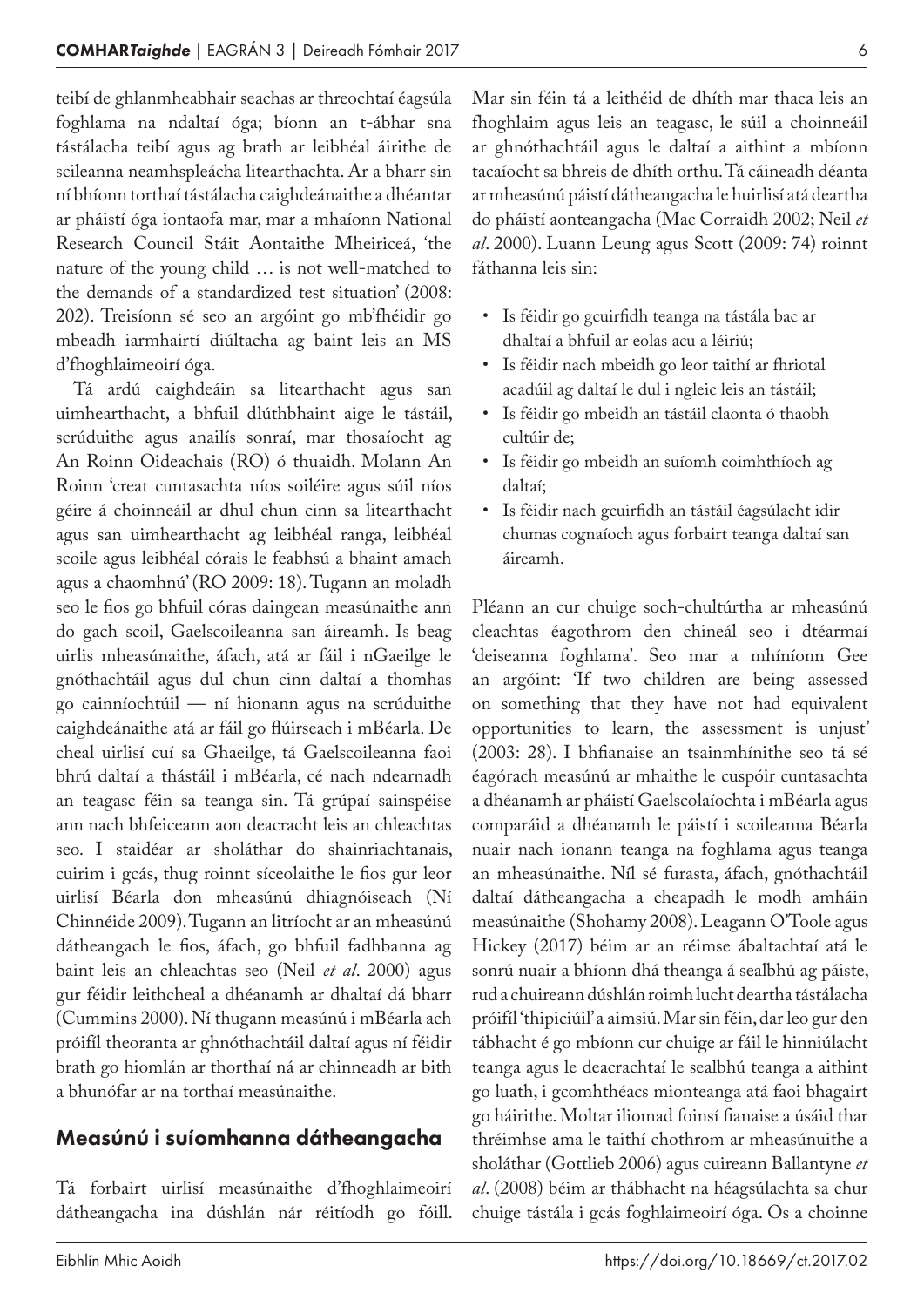sin, moltar measúnuithe fiúntacha atá daingnithe i gcomhthéacs saibhir a úsáid le cleachtais éagóracha a mhaolú (Cummins 2000).

Tá roinnt uirlisí measúnaithe oiriúnach do luathbhlianta na Gaelscolaíochta (An tÁisaonad 2003; Clay agus Nig Uidhir 2006; Ó Siaghail agus Déiseach 2004). Ní hionann an réimse atá ar fáil, áfach, agus an rogha fhairsing tástálacha agus scrúduithe caighdeánaithe atá ar fáil sa Bhéarla. Tá impleachtaí ag an easpa rogha uirlisí measúnaithe sa Ghaeilge do thuairisciú gnóthachtála, do luathaithint sainriachtanas agus do bhailiú sonraí gnóthachtála scoile. Chomh maith leis sin, cuireann easpa uirlisí measúnaithe srian ar chumas Gaelscoileanna buntáistí agus dúshláin na Gaelscolaíochta a léiriú trí fhianaise iontaofa ar ghnóthachtáil daltaí a chur ar fáil. Mar sin féin, táthar ann a deir nach bhfuil fadhb ag baint le tástáil daltaí Gaelscoile le huirlisí Béarla. I dtaighde ar shainriachtanais a rinneadh ar na mallaibh, luaigh roinnt síceolaithe gur thug measúnuithe i mBéarla próifíl chruinn ar dhaltaí Gaelscoile arb é an Béarla an chéad teanga acu (McClure Watters 2012; Ní Chinnéide 2009). Ní hionann é sin agus an dearcadh a nocht múinteoirí agus príomhoidí Gaelscoileanna ar sholáthar do pháistí le sainriachtanais, áfach, faisnéis a thug le fios go raibh fadhbanna ag baint le córas measúnaithe nár chuir an comhthéacs dátheangach nó lán-Ghaeilge san áireamh (Ní Nualláin 2010). Tá cur síos ar na huirlisí measúnaithe a bhí in úsáid sna scoileanna a bhí páirteach sa taighde seo in Aguisín 1. Tá idir uirlisí saindeartha don chomhthéacs tumoideachais, uirlisí Béarla atá aistrithe nó curtha in oiriúint do Ghaelscoileanna agus uirlisí Béarla i gceist ann.

Aithníonn an taighde ar an ábhar go mbíonn múinteoirí ag dul i ngleic le castachtaí agus le teannais sna polasaithe agus sa chleachtas measúnaithe. Tugann an cur chuige soch-chultúrtha taighde deis dúinn na teannais seo a scrúdú. Soiléiríonn an anailís na buntáistí agus na constaicí a bhaineann le cleachtais ar leith.

#### Modheolaíocht an taighde

Bailíodh sonraí i dtrí chéim idir Samhain 2010 agus Bealtaine 2012:

- **Céim 1:** Agallaimh ghrúpa nó agallaimh aonair i dtrian de na Gaelscoileanna i dTÉ (11 scoil ar fad);
- **Céim 2:** Cás-staidéar píolótach i rang Bonnchéime amháin díobh siúd bunaithe ar insintí daltaí agus múinteora agus ar bhreathnóireacht ranga;
- **Céim 3:** Cás-staidéar i 3 rang bunaithe ar insintí páistí, múinteoirí, cúntóirí ranga agus príomhoidí, agus ar bhreathnóireacht ranga.

Bhí dhá scoil páirteach i gcéim 1 agus i gcéim 3 araon. Thar gach céim den taighde bhí 13 scoil, 23 múinteoirí, 3 cúntóirí ranga, 3 príomhoidí agus 67 dalta ar fad rannpháirteach. Cloíodh le cód eitice (British Educational Research Association 2011) agus iarradh toiliú deonach ar gach rannpháirtí. Rinneadh taifeadadh agus trascríobh ar na hagallaimh go léir agus tugadh cód do gach scoil agus do gach rannpháirtí. Tá an t-alt seo bunaithe ar shonraí agallamh a rinneadh leis na múinteoirí agus na príomhoidí i ngach céim den taighde.

Rinneadh anailís ar na sonraí ar thrí leibhéal. Ar an chéad dul síos rinneadh anailís bhunata a thug téamaí agus saincheisteanna chun solais. Ina dhiaidh sin rinneadh anailís bunaithe ar dhá fhráma teoiriciúil: plánaí Rogoff (1995), atá pléite in alt Mhic Aoidh (2016), agus fráma anailíse Lave (1988), atá bunaithe ar an idirdhealú idir 'settings' agus 'arenas,' nó suíomhanna agus fearainn. Is é fráma teoiriciúil Lave atá in úsáid mar uirlis anailíse san alt seo. Tá an fráma seo lonnaithe i bparaidím léirmhínitheach taighde a dhéanann castacht suíomhanna sóisialta a bhreithniú, a thuairisciú agus a mhíniú. Tugtar tús áite sa chur chuige soch-chultúrtha taighde seo do na múinteoirí agus na príomhoidí agus iad ag idirghníomhú i gcomhthéacs sóisialta. Déantar cur síos ar chastachtaí an mheasúnaithe sa seomra ranga agus ar thosca níos faide i gcéin ná an seomra ranga a bhfuil tionchar acu ar an chleachtas. Thug an litríocht ar mheasúnú le fios go raibh múinteoirí ag dul i ngleic le codarsnachtaí idir polasaithe agus cleachtas agus iad ag freagairt do threoir mheasúnaithe. Tugann saothar Lave ar fhearainn agus ar shuíomhanna creat anailíse dúinn le hiniúchadh a dhéanamh ar na dóigheanna a dtéann múinteoirí i ngleic le polasaithe measúnaithe ina gcleachtas laethúil.

Bíonn múinteoirí páirteach i bpobail mheasúnaithe sa seomra ranga, sa scoil agus i bpobal a shíneann thar limistéar na scoile. Tagann siad faoi thionchar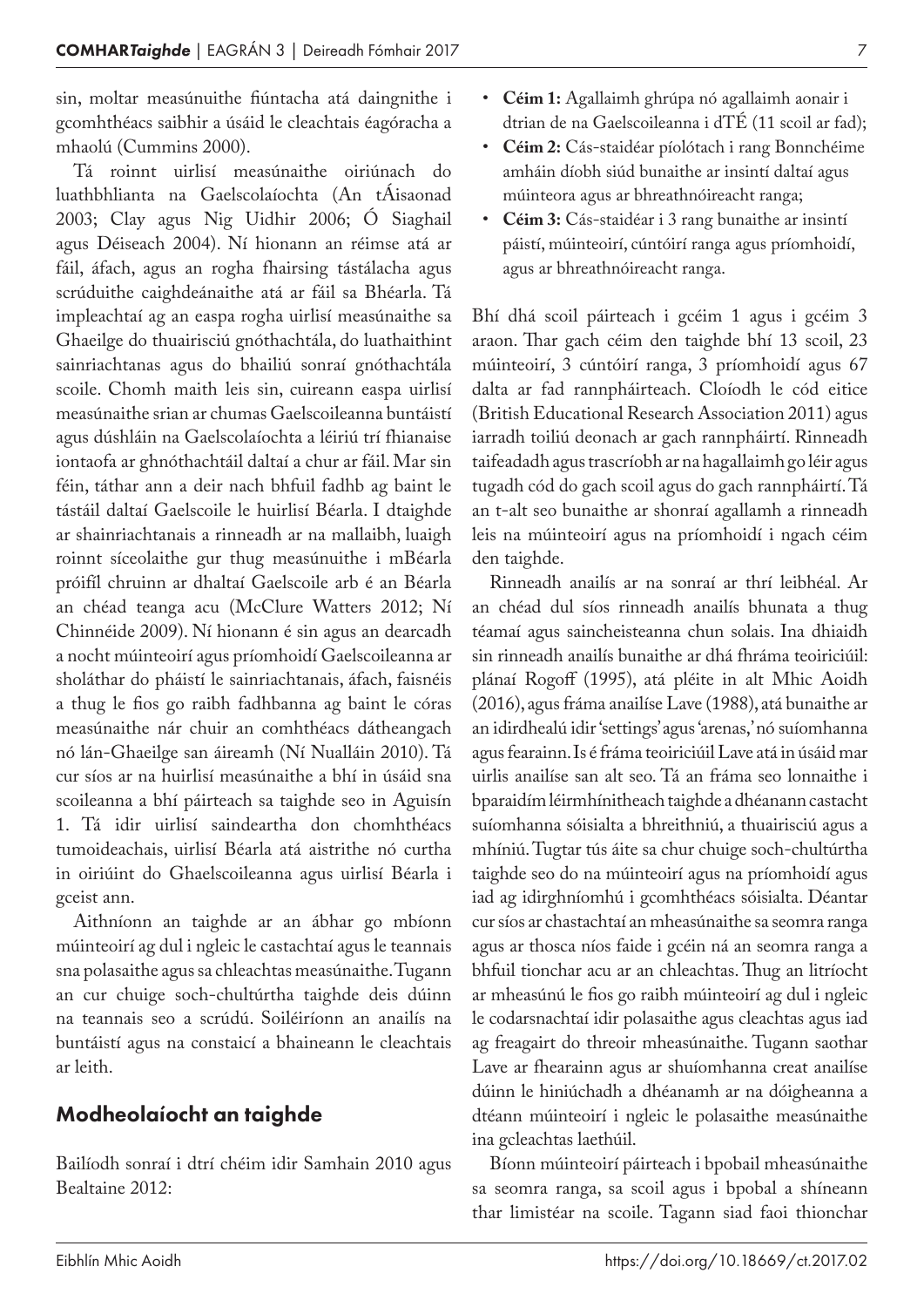forbairtí taobh amuigh den seomra ranga, forbairtí a théann i bhfeidhm ar a gcleachtas agus, leoga, ar chleachtas na ndaltaí. Ar an lámh eile, bíonn tionchar ag múinteoirí ar chleachtas an phobail. Cuidíonn uirlis Lave linn míniú a thabhairt agus anailís a dhéanamh ar na dóigheanna a dtéann múinteoirí i ngleic ina gcleachtas ranga le comhthéacsanna níos leithne measúnaithe. Mínítear cad é an dóigh a dtéann múinteoirí i mbun measúnaithe i suíomh ar leith agus iad faoi thionchar cúlra níos leithne d'fhearainn a dhéanann polasaí agus cleachtas a threorú. Sa staidéar seo tuigtear gurb é an fearann an comhthéacs uileghabhálach polasaithe a threoraíonn súilíochtaí reachtúla agus neamhreachtúla mar aon le gnásanna a théann i bhfeidhm ar chleachtas múinteora. Is éard atá sa suíomh sa staidéar seo ná an seomra ranga agus an scoil araon, áit a mbíonn múinteoirí agus príomhoidí i scoil lán-Ghaeilge rannpháirteach mar phobal cleachtais a chaithfidh dul i ngleic le polasaithe measúnaithe agus iad a chur in oiriúint don chomhthéacs ar leith ina bhfuil siad féin ag feidhmiú. Is éard is spéis linn anseo ná na dóigheanna a dtéann múinteoirí i ngleic le foinsí teannais agus le codarsnachtaí ina gcleachtas measúnaithe. Tugann Lave 'aincheisteanna' ('dilemmas') ar a leithéid. Déanann Wertsch cur síos ar chleachtóirí atá ag streachailt le héilimh éagsúla ar mhaithe lena gcuid daltaí i suíomhanna ar leith mar idirghabhálaithe atá ag iarraidh feidhmiú go héifeachtach agus iad 'i lár báire' (1998: 24). Tá a gcuid peirspictíochtaí, a gcuid tosaíochtaí agus a gcuid luachanna de shíor á nginiúint trí ghníomh agus cruthaíonn an bhrí a bhaineann lena dtaithí, dar leo, na sonraí taighde.

#### Plé ar na torthaí taighde

Rinneadh na dóigheanna a raibh múinteoirí agus príomhoidí 'beo i lár báire' (Wertsch 1998) a fhiosrú trí lionsa anailíse Lave agus seo iad na téamaí a tháinig chun solais:

- 1. An idirbheartaíocht a dhéantar idir cuspóirí éagsúla: idir MM le foghlaim a chur chun cinn agus MS mar mhodh le caighdeáin a ardú;
- 2. aitheantas don luach a bhaineann leis an bhreathnóireacht bunaithe ar bhreithiúnas an mhúinteora ina shuíomh féin ach ag cur san áireamh go raibh

8

tús áite á thabhairt do thorthaí uimhriúla tástálacha i bhfearann níos leithne cleachtais nár thug a luach do bhreathnóireacht múinteoirí;

3. féiniúlacht múinteoirí agus príomhoidí lán-Ghaeilge i gcoimhlint le córas bunaithe ar chuntasacht agus ar shocrú spriocanna i bhfearann a raibh tús áite ag an Bhéarla.

Rinneadh cur síos ar theachtaireachtaí measctha i gcáipéisí polasaithe. Molann Curaclam Thuaisceart Éireann MM do scoileanna Béarla (CCEA 2007) agus do Ghaelscoileanna (CCEA 2009a) araon. D'aithin na múinteoirí agus na príomhoidí, áfach, go raibh teachtaireachtaí contrártha a bhaineann le dioscúrsa cuntasachta ag imirt tionchair ar shuíomhanna (RO 2011; Education Training Inspectorate 2010). D'aithin siad an luach le MM ach tugadh a ndúshlán i bhfearann níos leithne measúnaithe a thugann tús áite do shonraí uimhriúla, cé gur beag líon na n-uirlisí atá ar fáil i nGaeilge leis na sonraí atá de dhíth a ghiniúint. Seo mar a rinne príomhoide amháin cur síos ar an aincheist seo:

Níl uirlis ar bith ann le labhairt na teanga a mheas, rud atá iontach tábhachtach againn agus páistí ag teacht isteach ag trí bliana d'aois. Agus bliain i ndiaidh bliana, cad é an dul chun cinn atá déanta? Agus ansin nuair atá siad ag fágáil ag deireadh rang a seacht, cad é go díreach an dul chun cinn? Cad é an caighdeán Gaeilge atá acu? Ó thaobh na Gaeilge de, táimid fíor fíor gann (Scoil 5: Príomhoide).

#### An gaol idir cultúr an tomhais agus cultúr na foghlama

Ceist a ardaíodh go minic sna sonraí a bailíodh ná nádúr na foghlama sna luathbhlianta. Aithnítear sa taighde idirnáisiúnta agus i dtorthaí an taighde seo araon nach léiriú iontaofa ar a gcumas féin a thugann páistí sna tástálacha. Is eispéireas coimhthíoch acu í an tástáil:

Níl oiread sin taithí acu ina suí ag déanamh scrúduithe foirmeálta. Tá tú ag déanamh measúnaithe ar ábaltacht s'acu suí agus a leithéid sin oibre a dhéanamh in áit ábaltacht coincheapa mata a fhoghlaim (Scoil 1: Múinteoir 1).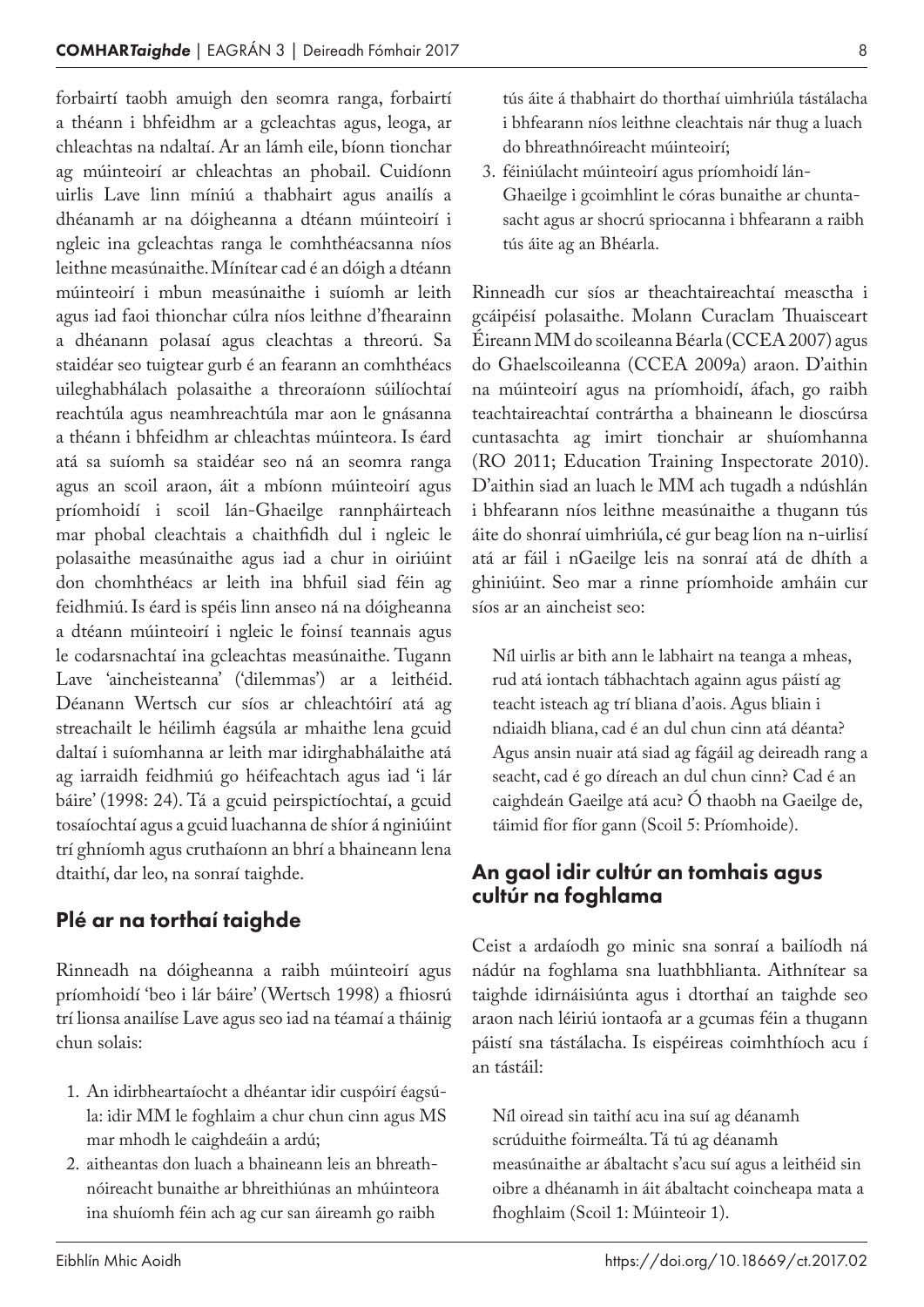Bíonn an fhoghlaim sna luathbhlianta ag tarlú gan choinne, rud a thógann ceisteanna faoi iontaofacht tástálacha. Rinne múinteoirí cur síos ar dhaltaí mar fhoghlaimeoirí guagacha. Bhí tuiscint leathan ag múinteoirí ar fhorbairt iomlánaíoch an pháiste, ar an fhorbairt shóisialta, ar an rannpháirtíocht i ngrúpaí, ar an fhorbairt fhisiciúil chomh maith le forbairt na Gaeilge agus forbairt a bhaineann le hábhair churaclaim. Seo mar a mhínigh múinteoir amháin an scéal:

Amharcaimid sa seomra ranga agus i rith am scéil agus ag am sosa. Faigheann tú pictiúr iomlán den pháiste chan [amháin] nuair atá siad sa seomra ranga ach nuair atá siad ag obair i ngrúpa nó cé a bhíonn i mbun agus an mbíonn an duine céanna i gcónaí ag iarraidh dul ar dtús agus an bhfuil siad ábalta sealanna a ghlacadh agus rudaí mar sin (Scoil 2: Múinteoir 1).

Níl an cur chuige seo, áfach, ag teacht leis an dearcadh ar ghnóthachtáil sa litearthacht agus san uimhearthacht atá bunaithe ar scóir uimhriúla mar atá molta i bhfearann níos leithne measúnaithe ag an Roinn Oideachais (RO 2011). Rinne múinteoir cur síos ar nádúr na haincheiste seo mar a bhraith sise é. Chreid an múinteoir áirithe seo sa chur chuige saibhrithe curaclaim atá luaite i gcáipéisí curaclaim (CCEA 2009a) a chuireann béim ar an fhoghlaim trí shúgradh i rang a haon (naíonáin bheaga). Ach ar an lámh eile bhí sí faoi bhrú tástálacha tagarmharcála a úsáid mar fhianaise go raibh a cuid daltaí ag déanamh dul chun cinn. Bhí a cuid teagaisc dírithe ar na tástálacha sin, tástálacha a dhéanann measúnú ar mhúinteoirí mar aon le daltaí:

Tá na teachtaireachtaí iomlán iomlán difriúil [...] agus nuair a deirtear liom 'úsáid do thuairim ghairmiúil,' níor mhaith liom bheith crochta le mo thuairim ghairmiúil agus mothaím *really* so-ghonta. Mothaím go gcaithfidh mé seo a bhrú agus tá costas leis (Scoil 6: Múinteoir 1).

Dúirt cuid mhór múinteoirí a bhí rannpháirteach sa taighde nár aontaigh siad le tástálacha a chur ar dhaltaí chomh hóg sin: 'Ní aontaím le torthaí atá greanta i gcloch mar athraíonn [daltaí] oiread sin' (Scoil 5: Múinteoir 3). Os a choinne sin, labhair siad ar an bhrú agus ar an ghá a bhí le measúnú caighdeánaithe ar fháthanna éagsúla: ar son tagarmharcála agus le comparáid a dhéanamh le páistí agus le scoileanna eile; le múinteoirí a chosaint ó cháineadh; agus le heolas a roinnt le heagraíochtaí seachtracha a bhí ag plé le daltaí le sainriachtanais:

In áit a bheith ag rá 'bhuel sílim'. 'Cad é mar atá a fhios agat go bhfuil an páiste sin ag streachailt?' 'Sílim'. Tá tú i gcónaí ag rá 'sílim' (Scoil 4: Múinteoir 1).

Go háirithe i gcás s'againne agus muidinne ag iarraidh páistí a bhfuil deacracht ar leith acu a chur ar aghaidh chuig, abair, na seirbhisí seachtracha. Bhuel, *you know*, téann siad, an bhfuil, *you know*, 'what standardised, what tests have you done?' (Scoil 4: Múinteoir 2).

Shamhlaigh múinteoirí luach le taifead scríofa nó pictiúrtha a choinneáil ar an bhreathnóireacht ranga ach labhair siad ar an bhrú le scóir uimhriúla a sholáthar ar ghnóthachtáil daltaí:

Bhí mise ag iarraidh an measúnú a fhorbairt *but* bhí brú eile ann maidir le *data* agus sonraí […] bhí na cigirí ag dul a theacht isteach agus an t-eolas seo á iarraidh *so* bheadh drochchuma orainne mura raibh *data* againn ar na páistí. [… A]ontaím go mór le breathnú agus plé leis na páistí agus na grianghraif agus sin uilig agus sílim féin gur sin an dóigh is éifeachtaí *but* mothaím do mhúinteoirí mar tá a fhios agam go bhfuil an taobh eile ann agus go bhfuil príomhoidí agus cigirí ag iarraidh *data* (Scoil 5: Múinteoir 3).

Téama suntasach a tháinig chun tosaigh sa phlé ná an luach a chuir rannpháirtithe leis na tuiscintí saibhre a tháinig as breathnóireacht, as plé agus as MM ach d'aithin siad nach raibh an aird chéanna air sin i bhfearann na bpolasaithe. Cheistigh siad bailíocht a mbreithiúnais féin:

Má chuireann duine ceist ort 'an bhfuil sé ar eolas acu?' thig leat a rá, bhuel ar a leithéid seo de lá bhí sé ar eolas acu. Ach níl a fhios agat le breathnú cad é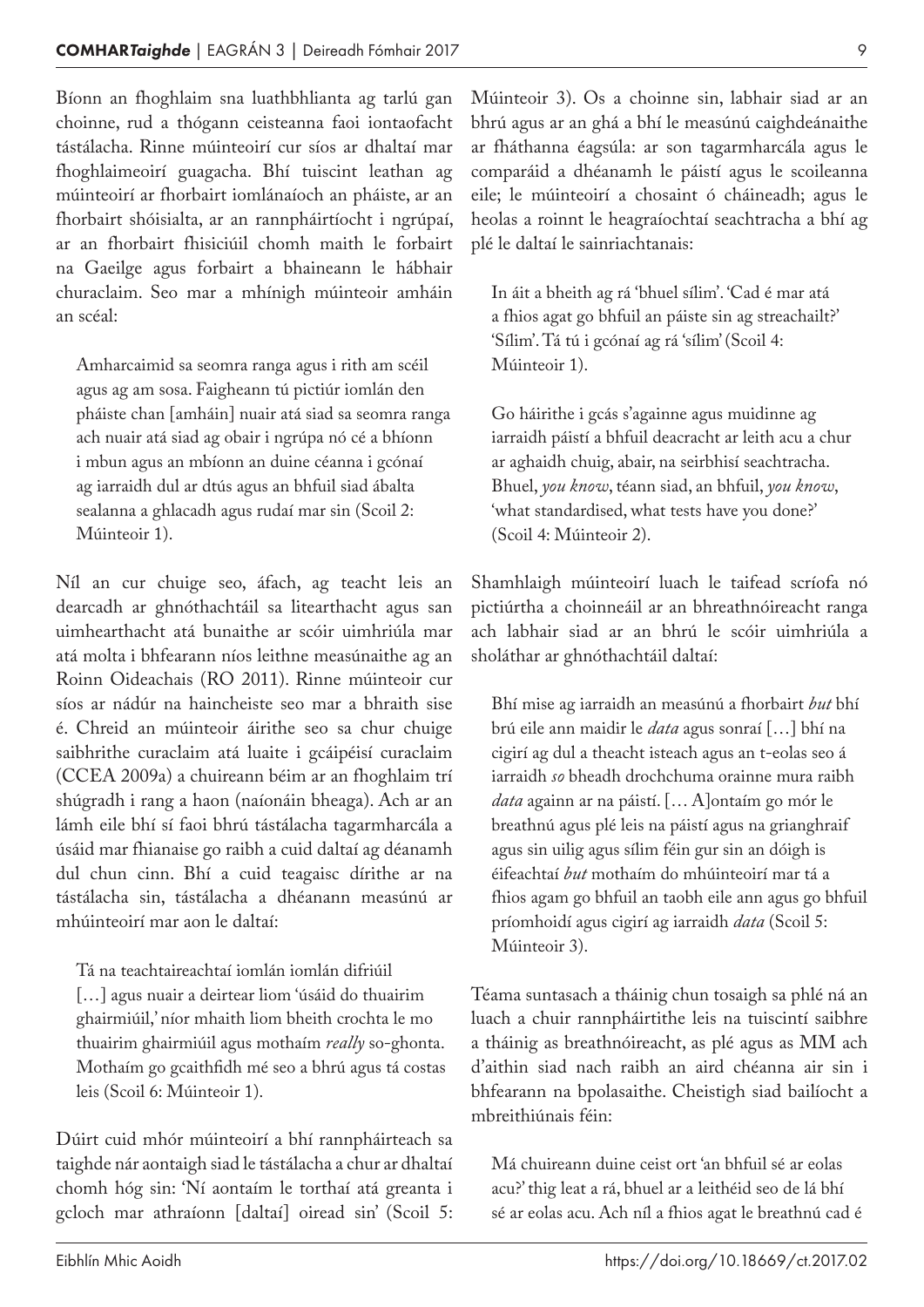mar atá sin i gcomparáid le páistí eile, i gcomparáid le páistí eile ar an scoil seo, i gcomparáid le páistí eile ag an taobh Béarla [den scoil] agus páistí i nGaelscoil eile. Níl a fhios agat cá háit a bhfuil siad. Díreach ag súil go bhfuil siad ag déanamh dul chun cinn (Scoil 2: Múinteoir 1).

Labhair siad fosta ar an ghanntanas uirlisí measúnaithe Gaeilge mar chonstaic ar chleachtais mheasúnaithe agus mhol creat a leagfadh amach dul chun cinn sa Ghaeilge:

Níl aon rud foilsithe nó fiú curtha le chéile ag scoil, go bhfios dúinne, a chruthaíonn nó a leanann an líne fhorbartha sin ó thaobh na Gaeilge de [….] Agus tá sé iontach deacair sin a mheasúnú gan bunchreatlach agat. Níl muidne ach ag tomhais cosúil le gach scoil eile. Bheadh a leithéid an-úsáideach ar fad (Scoil 4: Múinteoir 1).

Níor moladh réiteach ar bith ach luadh dóigheanna éagsúla le cur chuige. Thug roinnt rannpháirtithe le fios go raibh sé de nós acu léirmhínithe coinníollacha ar scóir mheasúnaithe a chur ar fáil agus iad ag plé le tuismitheoirí, síceolaithe srl. Mar shampla, d'úsáid múinteoir amháin tástáil chaighdeánaithe le dul chun cinn a mheas agus ní le comparáid a dhéanamh le páistí i scoileanna aonteangacha. Ar an drochuair, nuair a dhéantar na sonraí uimhriúla a thaifeadadh ar chóras ríomhaire mar uirlis le comparáid a dhéanamh idir éifeacht múinteoirí nó scoileanna, cailltear an tuiscint chaolchúiseach ar fhoghlaim dhátheangach i bhfearann atá dírithe ar phróiseas cuntasachta.

#### Ag dul i ngleic le haincheisteanna teanga

Bhí an dinimic teanga i gcleachtais mheasúnaithe tábhachtach i súile na rannpháirtithe. Bhí múinteoirí ag teagasc agus daltaí ag foghlaim trí Ghaeilge taobh istigh d'fhearann níos leithne a thug tús áite do mheasúnú trí Bhéarla. Luadh roinnt bealaí leis an dúshlán seo a láimhseáil. Bhí tástálacha Béarla in úsáid i roinnt scoileanna mar thomhas ar dhul chun cinn cé gur chreid múinteoirí nach raibh na torthaí iontaofa. Bhunaigh scoileanna eile cleachtas ar an bhreathnóireacht agus ar uirlis ar bith a bhí ar fáil i

nGaeilge. Thuig múinteoirí nach raibh an cur chuige trí Bhéarla a raibh aird air san fhearann polasaí ag fóirstean do ghnóthachtáil páistí dátheangacha a thomhas. De cheal measúnuithe trí Ghaeilge, áfach, ní raibh meas ar chleachtas bunaithe ar MM agus ar bhreathnóireacht sa suíomh scoile. Chuaigh sin i bhfeidhm ar mhúinteoirí, mar a mhínigh duine acu:

Cuireann sé isteach orm nach bhfeiceann na cigirí an méid measúnaithe atá ag dul ar aghaidh sa seomra ranga […] níl scrúduithe scríofa againn […] *but* tá an méid sin ag dul ar aghaidh, *you know*. Thig liomsa eolas a thabhairt duit ar achan uile pháiste, cad é go díreach ar féidir leo agus nach féidir leo a dhéanamh, but níl an fianaise cheart […] *like concrete evidence*, sórt, agam (Scoil 13: Múinteoir 1).

Luaigh múinteoirí roinnt bealaí a ndeachaigh siad i ngleic leis an bhrú agus leis na dúshláin atá aitheanta thuas. Bhí measúnuithe Béarla in úsáid ag cuid acu, cé go raibh a fhios acu go raibh an cur chuige teoranta agus gur chóir go mbeadh an léirmhíniú a dhéanfaí ar na sonraí measúnaithe bunaithe ar thuiscint leathan ar an dátheangachas. Chuir cuid acu Gaeilge ar thástálacha Béarla nó chruthaigh siad a dtástálacha féin. Tá sé sin dian ó thaobh am an mhúinteora de agus níl sé soiléir an mbíonn torthaí na measúnuithe sin iontaofa nó bailí. Bhí baint ag rannpháirtithe eile le hoiriúnú uirlisí Béarla do shuíomhanna lán-Ghaeilge: bhí cuid acu ag obair leis an Chomhairle Curaclaim, Scrúduithe agus Measúnaithe ar na Leibhéil de Dhul chun Cinn (CCEA 2011), cuid acu páirteach i bpíolótú thástáil léitheoireachta Dhroim Conrach do Ghaelscoileanna ó thuaidh. Luaigh roinnt rannpháirtithe gur thug siad tús áite don luathfhoghlaim agus don fhorbairt iomlánaíoch ina suíomh ranga beag beann ar dhioscúrsaí cuntasachta. Tá an cur chuige seo ag teacht le moladh Stobart (2008: 136) gur chóir luachanna a lua go sonrach agus múinteoirí i mbun idirbheartaíochta idir cultúir chontrártha mheasúnaithe. Tugann sé 'principled learning' air seo. Luaigh rannpháirtithe gur chuir plé le múinteoirí eile Gaelscolaíochta lena gcuid muiníne as a gcleachtas féin. Moltar plé gairmiúil i measc múinteoirí mar dhóigh le hiontaofacht agus bailíocht measúnuithe ranga a fheabhsú (Shepard 2006). Thapaigh múinteoir amháin an deis cnuasghrúpa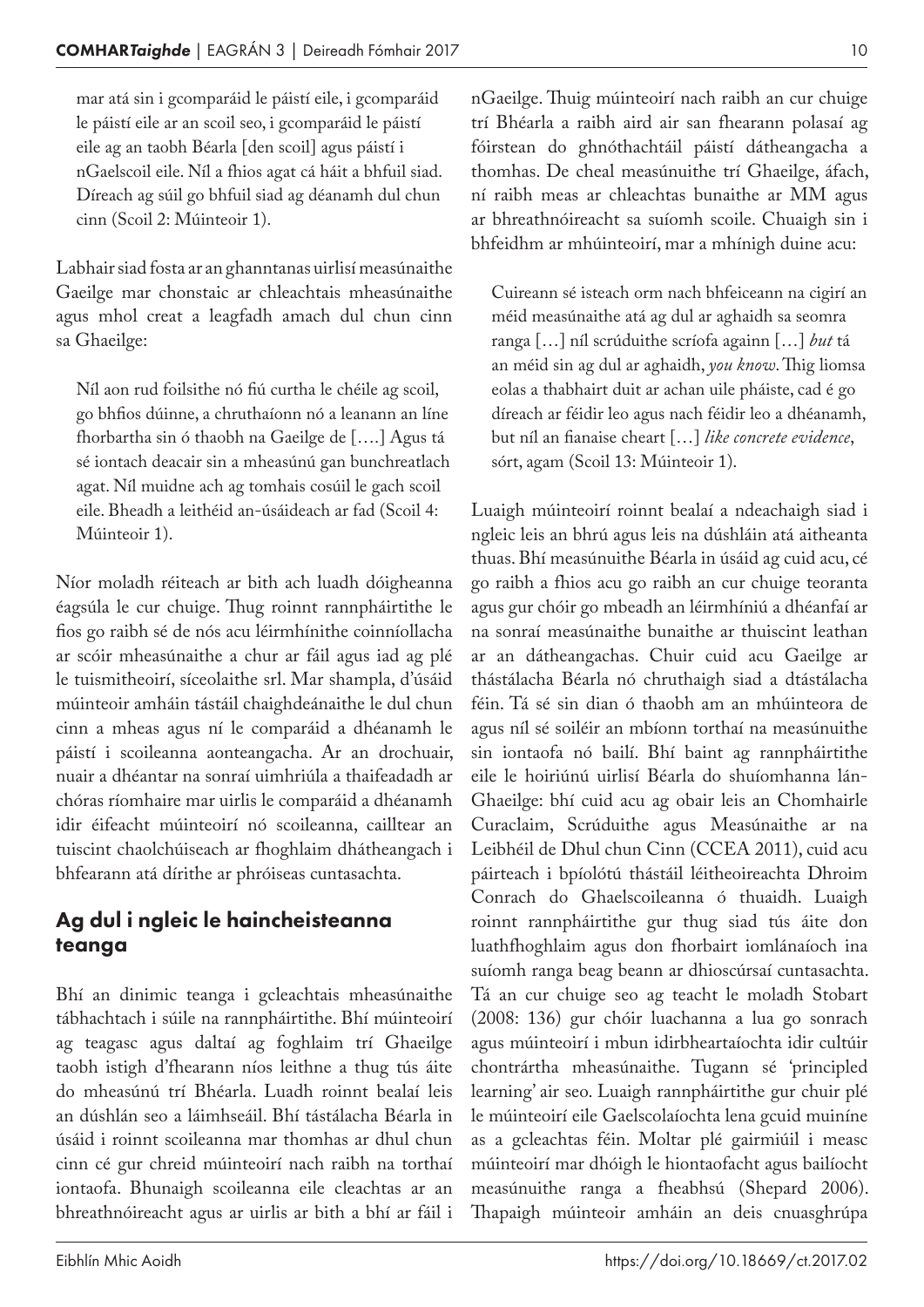luathbhlianta do mhúinteoirí Gaelscoile a chur le chéile leis an phlé ghairmiúil seo a éascú. Luaigh na rannpháirtithe go raibh géarghá le treoir agus le cúrsaí inseirbhíse ar an luathmheasúnú i nGaelscoileanna.

#### Conclúid

Téama suntasach a d'éirigh as an anailís seo ar fad ná an géarghá atá le huirlisí cuí measúnaithe i nGaeilge. Anuas air sin tagann roinnt téamaí gaolmhara chun cinn chomh maith. Ar an chéad dul síos, aithníonn múinteoirí agus príomhoidí a bhí páirteach sa taighde seo an tábhacht atá le cleachtais bhreathnóireachta ach aithníonn siad freisin nach dtugtar an luach cuí do na cleachtais sin i bhfearann níos leithne den earnáil oideachais. Moltar chomh maith creat forbartha d'fhoghlaim na Gaeilge i suíomhanna Gaelscolaíochta agus d'fhéadfadh tionchar a bheith ag an fhorbairt úr curaclaim ó dheas (CNCM 2016) ar an mholadh áirithe seo. Téama suntasach eile ná an gá atá le forbairt ghairmiúil do mhúinteoirí Gaelscolaíochta a sholáthar a léireodh an tuiscint chuí ar chastachtaí an mheasúnaithe i luathbhlianta an tumoideachais. Tuigtear go bhfuil deiseanna struchtúrtha do phlé gairmiúil idir múinteoirí Gaelscolaíochta inmhianaithe agus tá sé inmholta go mbeadh sin ag tarlú ar bhonn uile-Éireann (Ó Ceallaigh agus Ó Laoire 2016). Ar deireadh, de cheal uirlisí cuí i nGaeilge, tá na sonraí measúnaithe a ghintear ó uirlisí Béarla teoranta ó thaobh na hiontaofachta agus na bailíochta de. Ní cleachtas cothrom é daltaí, múinteoirí agus scoileanna lán-Ghaeilge a luacháil bunaithe ar uirlisí Béarla atá deartha do pháistí aonteangacha. Nuair nach ann d'uirlisí sa Ghaeilge trína n-aithneofaí na scileanna agus na hinniúlachtaí atá ag foghlaimeoirí óga sa chóras Gaelscolaíochta, is gá breithiúnas eolasach earnáil-íogair a chur i bhfeidhm ag leibhéal an dalta, ag leibhéal an ranga agus ag leibhéal na scoile.

Moltar lionsa soch-chultúrtha a úsáid sa staidéar seo mar chur chuige chun cleachtais mheasúnaithe a scrúdú. Léiríonn an anailís shoch-chultúrtha an measúnú i luathbhlianta na Gaelscolaíochta mar phróiseas casta idirghníomhach. Bhí múinteoirí agus príomhoidí machnamhacha ag baint triail as polasaithe measúnaithe, ag athmhachnamh orthu agus á gcur in oiriúint do riachtanais a gcuid daltaí. Léiríonn an staidéar nach féidir glacadh leis go bhfuil polasaithe

atá fóirsteanach do shuíomh amháin oideachais ag fóirstean do gach suíomh nó do gach dalta.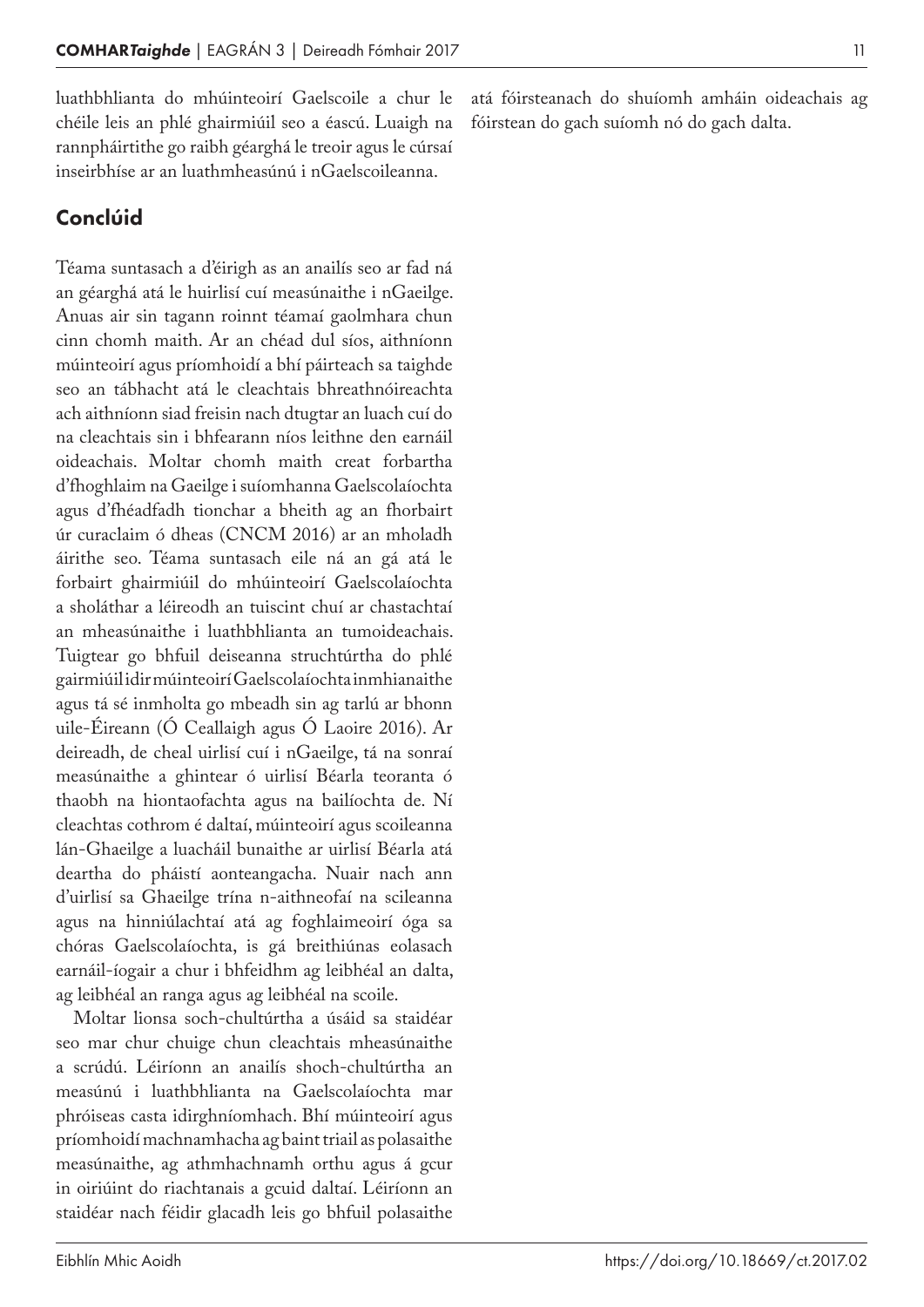## SAOTHAIR A CEADAÍODH

Andrews, A. (2006) *Two windows on the world. Language immersion education: a training manual for early years*. Belfast: Iontaobhas Ultach.

An Chomhairle Náisiúnta Curaclaim agus Measúnachta. (2010) *Aistear: tacú le foghlaim trí mheán an mheasúnaithe*. Baile Átha Cliath: CNCM. Ar fáil ag: http://www.ncca.ie/ga/Treoir-Chleachtais/Aistear/Treoirl-nte-le-haghaidh-andea-chleachtais-Tac-le-foghlaim-agus-forbairt-trmhe-n-an-mheas-naithe-pp-72-102-.pdf [faighte 17 Eanáir 2017].

An Chomhairle Náisiúnta Curaclaim agus Measúnachta. (2016) *Curaclam Teanga na Bunscoile*. Baile Átha Cliath: CNCM. Ar fáil ag: http://curriculumonline.ie/getmedia/f75d3e0c-118f-47a8-8a60-58b4af017009/Curaclam-Teanga-na-Bunscoile\_1.pdf [faighte 26 Eanáir 2017].

An Roinn Oideachais. (2009) *Gach scoil ina scoil mhaith*. Beannchar: An Roinn Oideachais.

An Roinn Oideachais. (2011) *Comhair, léigh, éireoidh leat: straitéis le torthaí a fheabhsú sa litearthacht*. Beannchar: An Roinn Oideachais.

An tÁisaonad. (2003) *NfER Matamaitic*. Béal Feirste: NfER/An tÁisaonad.

Baker, C. (2011) *Foundations of Bilingualism and Bilingual Education*. An cúigiú heagrán. Clevedon: Multilingual Matters.

Ballantyne, K.G., Sanderman, A.R., agus McLaughlin, N. (2008) *Dual Language Learners in the Early Years: getting ready to succeed in school*. Washington DC: National Clearinghouse for English Language Acquisition.

Black, P. agus Wiliam, D. (1998) 'Assessment and Classroom Learning'. In: *Assessment in Education* 5 (1): 7–73.

Black, P. agus Wiliam, D. (2004) 'The Formative Purpose: assessment must first promote learning'. In: Wilson, M. (eag.) *Towards Coherence Between Classroom Assessment and Accountability*. Chicago: University of Chicago Press: 20–50.

British Educational Research Association. (2011) *Ethical Guidelines for Educational Research*. Ar fáil ag: https://www.bera.ac.uk/wpcontent/uploads/2014/02/BERA-EthicalGuidelines-2011.pdf [faighte 1 Meitheamh 2017].

Broadfoot, P. (2007) *An Introduction to Assessment*. London: Continuum

Carr, M., Smith, A., Duncan, J., Jones, C., Lee, W. agus Marshall, K. (2010) *Learning in the Making: disposition and design in early education*. Rotterdam: Sense.

Centre for Educational Research and Innovation. (2005) *Formative Assessment: improving learning in secondary classrooms*. Paris: OECD.

Clarke, S. (1998) *Targeting Assessment in the Primary Classroom*. London: Hodder & Stoughton.

Clay, M. (2002) *An Observation Survey of Early Literacy Achievement*. Auckland: Heinemann.

Clay, M. agus Nig Uidhir, G. (2006) *Áis Mheasúnaithe sa Luathlitearthacht: treoir do theagasc na litearthachta*. Baile Átha Cliath: Heinemann Carroll.

Conway, G. (2017) *Na Luathbhlianta Gaeilge: Tuarascáil ar an Earnáil / Irish-medium Early Years State of the Sector Report*. Belfast: Altram. Ar fáil ag: http://www.altram.org/sites/default/ files/AltramExecutiveSummary\_FINAL\_ Su%C3%ADomh.pdf [faighte 5 Meitheamh 2017].

Council for the Curriculum, Examinations and Assessment. (2007) *The NI Curriculum: Primary*. Belfast: CCEA.

Council for the Curriculum, Examinations and Assessment. (2009a) *The Revised NI Curriculum: Primary (Irish Medium)*, Belfast: CCEA.

Council for the Curriculum, Examinations and Assessment. (2009b) *Assessment for Learning: a practical guide*. Belfast: CCEA.

Council for the Curriculum, Examinations and Assessment. (2011) *Na Leibhéil de Dhul Chun Cinn*. Belfast: CCEA. Ar fáil ag: http:// ccea.org.uk/curriculum/gaeloideachas/ eochairchéimeanna\_1\_2/measúnú/na\_scileanna\_ traschuraclaim\_mheasúnú [faighte 5 Meitheamh 2017].

Council for the Curriculum, Examinations and Assessment (2012) *Foundation Stage Non-statutory Assessment Guidance*. Belfast: CCEA.

Council of Europe (1992) *European Charter for Regional and Minority Languages*. Ar fáil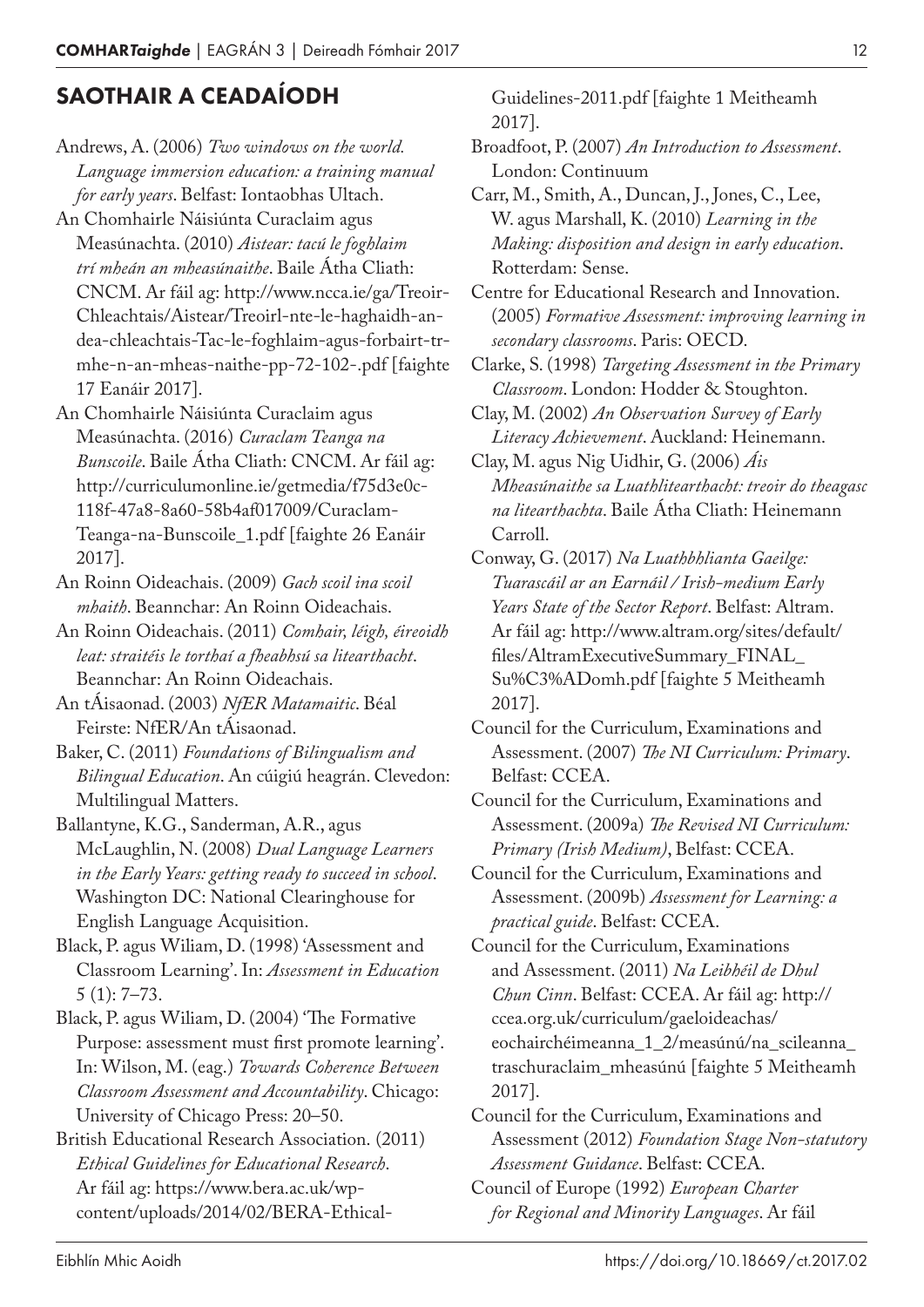ag: http://www.coe.int/en/web/conventions/ full-list/-/conventions/treaty/148 [faighte 21 Meitheamh 2017].

- Cummins, J. (2000) *Language, Power and Pedagogy: Bilingual Children in the Crossfire*. Clevedon: Multilingual Matters.
- Cummins, J., Brown, K. agus Sayers, D. (2007) *Literacy Technology and Diversity: teaching for success in changing times*. Boston: Pearson Education Inc.
- Department for Education. (2012) *Statutory Framework for the Early Years Foundation Stage*. London: Department for Education.
- Drummond, M.J. (2008) 'Assessment and Values: a close and necessary relationship'. In: Swaffield, S. (eag.) *Unlocking Assessment: understanding for reflection and applicatio*n. London: Routledge: 3–19.
- Dunphy, E. (2010) 'Assessing early learning through formative assessment: key issues and considerations'. In: *Irish Educational Studies* 29 (1): 41–56.
- Education Training Inspectorate. (2010) *Together Towards Improvement: A Process for Self-Evaluation: Primary.* Bangor: Education Training Inspectorate. Ar fáil ag: http://www.etini.gov.uk/ index/together-towards-improvement/togethertowards-improvement-primary.pdf [faighte 9 Meitheamh 2015].
- Elwood, J. (2008) 'Gender Issues in Testing and Assessment'. In: Murphy, P. agus Hall, K. (eag.) *Learning and Practice: agency and identities*. London: Sage: 87–101.
- Evangelou, M., Sylva, K., Kyriacou, M., Wild, M., agus Glenny, G. (2009) *Early Years Learning and Development: Literature Review. London: Department for Children, Schools and Families*. Ar fáil ag: http:// www.most.ie/webreports/reportjune2010/ EarlylearninganddecLitreviewUK2009.pdf [faighte 19 Meitheamh 2017].
- Garland, J., Nig Uidhir, G. agus Mhic Aoidh, E. (2010) 'Irish-medium Education in Northern Ireland: achievements and aspirations'. In: *Anglo-Files* 155: 54–59.
- Gee, J. (2003) 'Opportunity to learn: A languagebased perspective on assessment'. In: *Assessment in Education* 10 (1): 27.
- Glazzard, J., Chadwick, D., Webster, A. agus Percival, J. (eag.) (2010) *Assessment for Learning in the Early Years Foundation Stage*. London: Sage.
- Gottlieb, G. (2006) *Assessing English Language Learners: bridges from language proficiency to academic achievement*. California: Corwin Press.
- Harlen, W. agus James, M. (1997) 'Assessment and Learning: differences and relationships between formative and summative assessment'. In: *Assessment in Education* 4 (3): 365–380.
- Helm, J., Beneke, S. agus Steinheimer, K. (1998) *Windows on Learning: documenting young children's work*. New York: Teachers' College Press.
- Hickey, T. (2003) 'Cad a mheallann Gaeilge ó Pháistí sa Luath-Thumoideachas?'. In: *Teagasc agus Taighde* 3: 186–205.
- Hickey, T., Lewis, G. agus Baker, C. (2014) 'How deep is your immersion? Policy and practice in Welsh-medium preschools with children from different language backgrounds'. In: *International Journal of Bilingual Education and Bilingualism* 17 (2): 215–234.
- Kirton, A., Hallam, S., Peffers, J., Robertson, P. agus Stobart, G. (2007) 'Revolution, Evolution or a Trojan Horse? Piloting assessment for learning in some Scottish primary schools'. In: *British Educational Research Journal* 33 (4): 605–627.
- Lave, J. (1988) *Cognition in Practice: mind, mathematics and culture in everyday life*. Cambridge: Cambridge University Press.
- Leitch, R., Gardner, J., Mitchell, S., Lundy, L., Odena, O., Galanouli, D. agus Clough, P. (2007) 'Consulting pupils in Assessment for Learning: the twists and turns of working with students as co-researchers'. In: *Educational Action Research* 15 (3): 459–478.
- Leung, C. agus Scott, C. (2009) 'Formative Assessment in Language Education Policies: emerging lessons from Wales and Scotland'. In: *Annual Review of Applied Linguistics* 29: 64–79.
- Llywodraeth Cymru. (2011) *Foundation Phase Statutory Assessment and Reporting Arrangements*. Cardiff: LCWG.
- Looney, J. (2011) *Integrating Formative and Summative Assessment: progress toward a seamless system? OECD Education Working Paper No. 58*. Paris: OECD Publishing.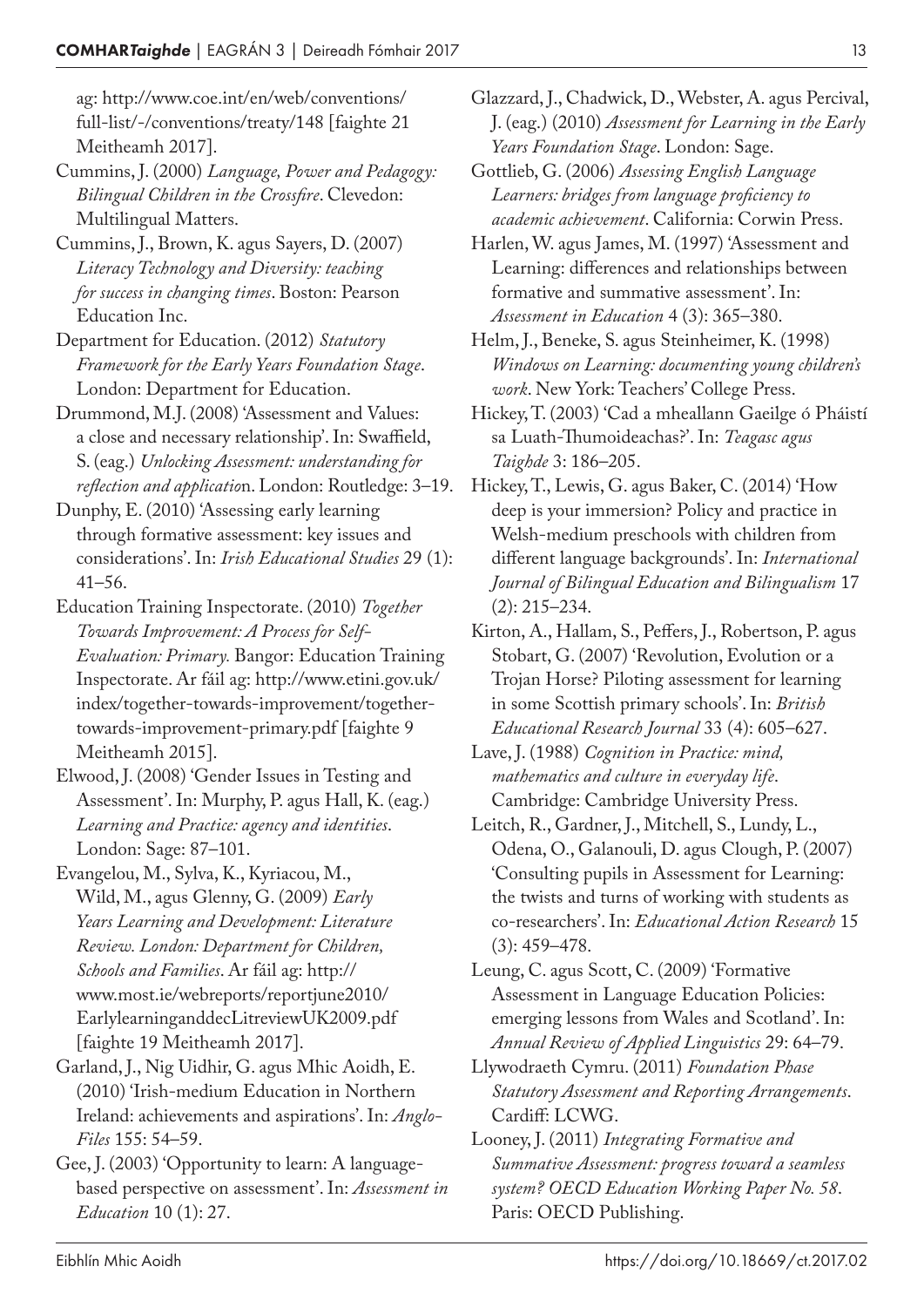- Lundy, L. (2006) 'Mainstreaming Children's Rights in, to and through Education in a Society Emerging from Conflict'. In: *International Journal of Children's Rights* 14: 339–362.
- Mac Corraidh, S. (2002) 'An Teist Aistrithe in Earnáil na Gaelscolaíochta i dtuaisceart na hÉireann'. In: *Taighde agus Teagasc* 2: 9–22.
- Mac Corraidh, S. (2006) 'Irish-medium Education in Belfast'. In: de Brún, F. (eag.) *Belfast and the Irish Language*. Baile Átha Cliath: Four Courts Press: 117–183.

Maguire, G. (1991) *Our Own Language*. Clevedon: Multilingual Matters.

- Mansell, W., James, M. agus Gardner, J. (2009) *Assessment in Schools. Fit for purpose? A Commentary by the Teaching and Learning Research Programme*. London: Economic and Social Research Council, Teaching and Learning Research Programme.
- McClure Watters, R. (2012) *Needs Assessment and Feasibility Study for the Development of High Level Diagnostic Tools in Irish for Children with Special Educational Needs in the Irish-medium Sector*. Bangor: Department of Education.
- Mhic Aoidh, E. (2013) *Teachers' Classroom Assessment Practices in Irish-medium Early Years Foundation Stage Settings: a socio-cultural analysis*. Tráchtas EdD, Ollscoil na Banríona, Béal Feirste (neamhfhoilsithe).
- Mhic Aoidh, E. (2016) 'Cleachtas Múinteoirí i gComhair Measúnú Ranga i Suíomhanna Bonnchéime na Gaelscolaíochta'. In: Ó Ceallaigh, T.J. agus Ó Laoire, M. (eag.) *An tumoideachas, bua nó dua?* Luimneach: Coláiste Mhuire gan Smál: 181–190.
- Mhic Aoidh, E. agus Loughran, D. (2005) 'Curaclam Saibhrithe i Scoileanna Lán-Ghaeilge'. In: *Taighde agus Teagasc* 5: 139–156.
- Mhic Mhathúna, M. (2009) 'Supporting Children's Participation in Second Language Stories in an Irish-Language Preschool'. In: *Early Years* 28 (3): 299–309.
- Moss, P. (2008) 'Sociocultural Implications for Assessment: classroom assessment'. In Moss, P., Pullin, D., Gee, J., Haertel, E. agus Jones Young, L. (eag.) *Assessment, Equity and Opportunity to Learn*. New York: Cambridge University Press: 222–258.
- Murphy, P. (1999) 'Collaborative Learning: a gendered dimension'. In: Murphy, P. (eag.) *Learners, Learning and Assessment*. London: Sage: 258–279.
- National Research Council. (2008) *Early Childhood Assessment: why, what and how*. Washington DC: The National Academies Press.
- Neil, P., Nig Uidhir, G. agus Clarke, F. (2000) *Native English speakers immersed in another language a review of the literature*. Bangor: Department of Education.
- Ní Chinnéide, D. (2009) *The Special Educational Needs of Bilingual (Irish-English) Children*. Belfast: Pobal/Department of Education.
- Ní Nualláin, C. (2010) *Special Educational Needs in Irish Medium Schools: all-island research on the support and training needs of the sector*. Belfast: Pobal/COGG.
- Nig Uidhir, G., Ó Cathalláin, S. agus Ó Duibhir, P. (2016) 'Tuismitheoirí ina ngníomhairí in earnáil an Ghaeloideachais'. In: COMHAR*Taighde* 2: 1–28. DOI: https://doi.org/10.18669/ct.2016.06 [faighte 1 Meitheamh 2017].
- Nutbrown, C. (2006) *Threads of Thinking: young children learning and the role of early education*. An tríú heagrán. London: Sage.
- Ó Baoill, D. (2007) 'Origins of Irish-medium Education: the dynamic core of language revitalisation in Northern Ireland'. In: *The International Journal of Bilingual Education and Bilingualism* 10 (4): 410–427.
- Ó Ceallaigh, T.J. agus Ó Laoire, M. (2016) 'Brollach — an tumoideachas, bua nó dua?' In: Ó Ceallaigh, T.J. agus Ó Laoire, M (eag.) *An tumoideachas, bua nó dua?* Luimneach: Coláiste Mhuire gan Smál: v–xiii
- Ó Siaghail, G. agus Déiseach, C. (2004) *Próifílí Measúnachta don Ghaeilge sna Scoileanna Gaeltachta agus Scoileanna Lán-Ghaeilge / Assessment profiles for pupils in Gaeltacht schools and Gaelscoileanna*. Baile Átha Cliath: An Foras Taighde ar Oideachas.
- O'Toole, C. agus Hickey, T. (2017) 'Bilingual language acquisition in a minority context: using the Irish-English Communicative Development Inventory to track acquisition of an endangered language'. In: *International Journal of Bilingual Education and Bilingualism* 20 (2): 146–162.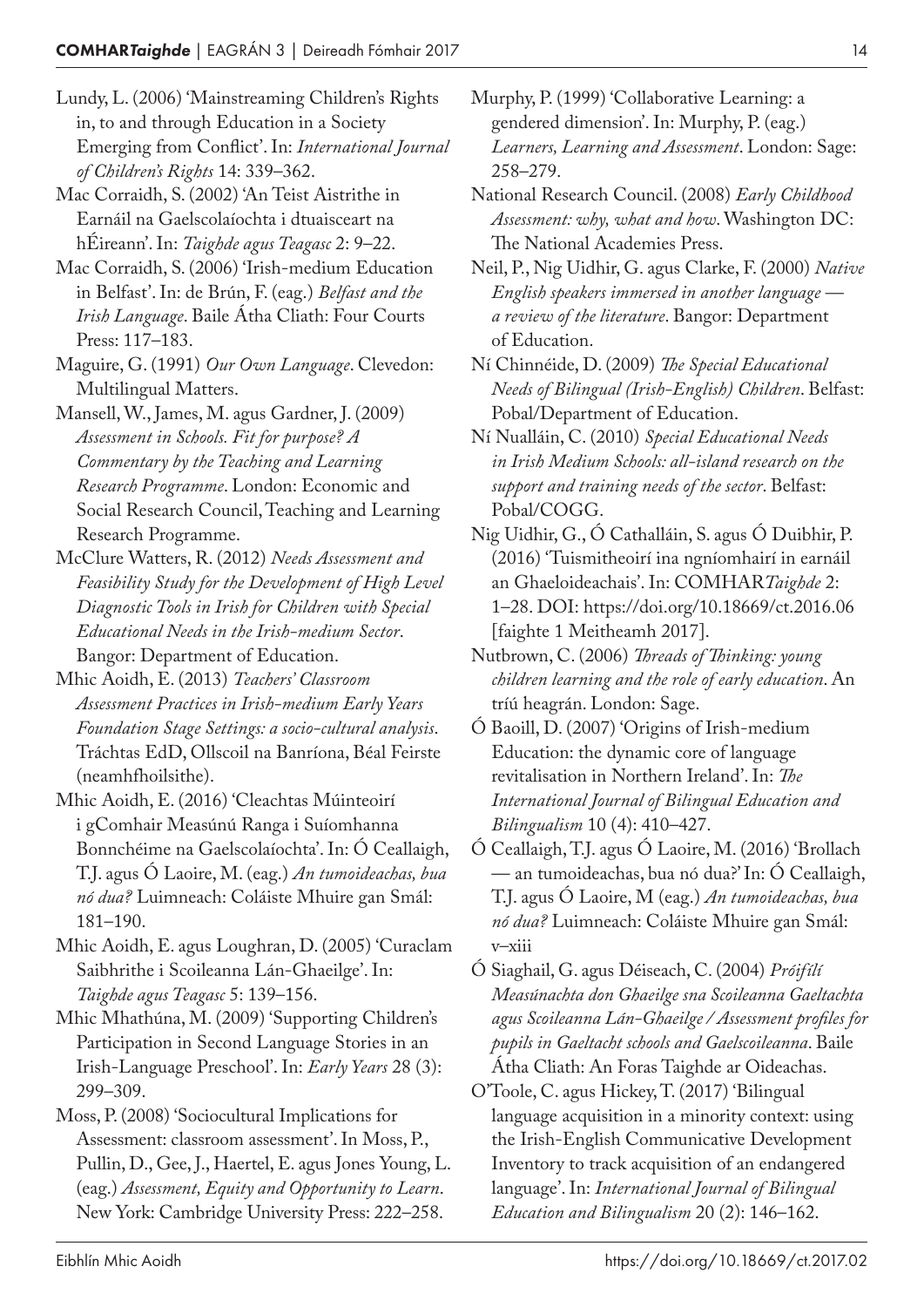Paquette, J. agus Fallon, G. (2000) 'First Nations Education and the Law: Issues and Challenges'. In: *Education Law Journal* 17: 347–378.

Peover, S. (2002) 'The Current State of Irishmedium Education in Northern Ireland'. In: Kirk, J. agus Ó Baoill, D. (eag.) *Language Planning and Education: linguistic issues in Northern Ireland, the Republic of Ireland and Scotland*. Belfast: Cló Ollscoil na Banríona: 124–130.

Rogoff, B. (1995) 'Observing Sociocultural Activity on Three Planes: participatory appropriation, guided participation and apprenticeship'. In: Wertsch, J., del Río, P. agus Alvarez, A. (eag.) *Sociocultural Studies of Mind*. New York: Cambridge University Press: 139–164.

Sadler, D. R. (1989) 'Formative Assessment and the Development of Instructional Systems'. In: *Instructional Science* 18 (1): 119–144.

Shepard, L. (2006) 'Classroom Assessment'. In Brennan, R. (eag.) *Educational Measurement*. An ceathrú heagrán. Connecticut: Praeger Publishers: 623–646.

Shohamy, E. (2008) 'Introduction to Volume 7: Language Testing and Assessment'. In: Shohamy, E. agus Hornberger, N. (eag.) *Encyclopedia of Language and Education: testing and assessment*. An dara heagrán. New York: Springer Science and Business Media LLC: xiii–xix.

Stobart, G. (2008) *Testing Times: the uses and abuses of assessment*. London: Routledge.

Sylva, K., Melhuish, E., Sammons, P., Siraj-Blatchford, I. agus Taggart, B. (eag.) (2010) *Early Childhood Matters: evidence from the EPPE project*. London: Routledge.

The Scottish Government. (2011) *Curriculum for Excellence: a framework for assessment*. Edinburgh: TSG.

Vygotsky, L. (1978) *Mind in Society: the development of higher psychological processes*. Cambridge MA: Harvard University Press.

Wertsch, J. (1998) *Mind as Action*. Oxford: Oxford University Press.